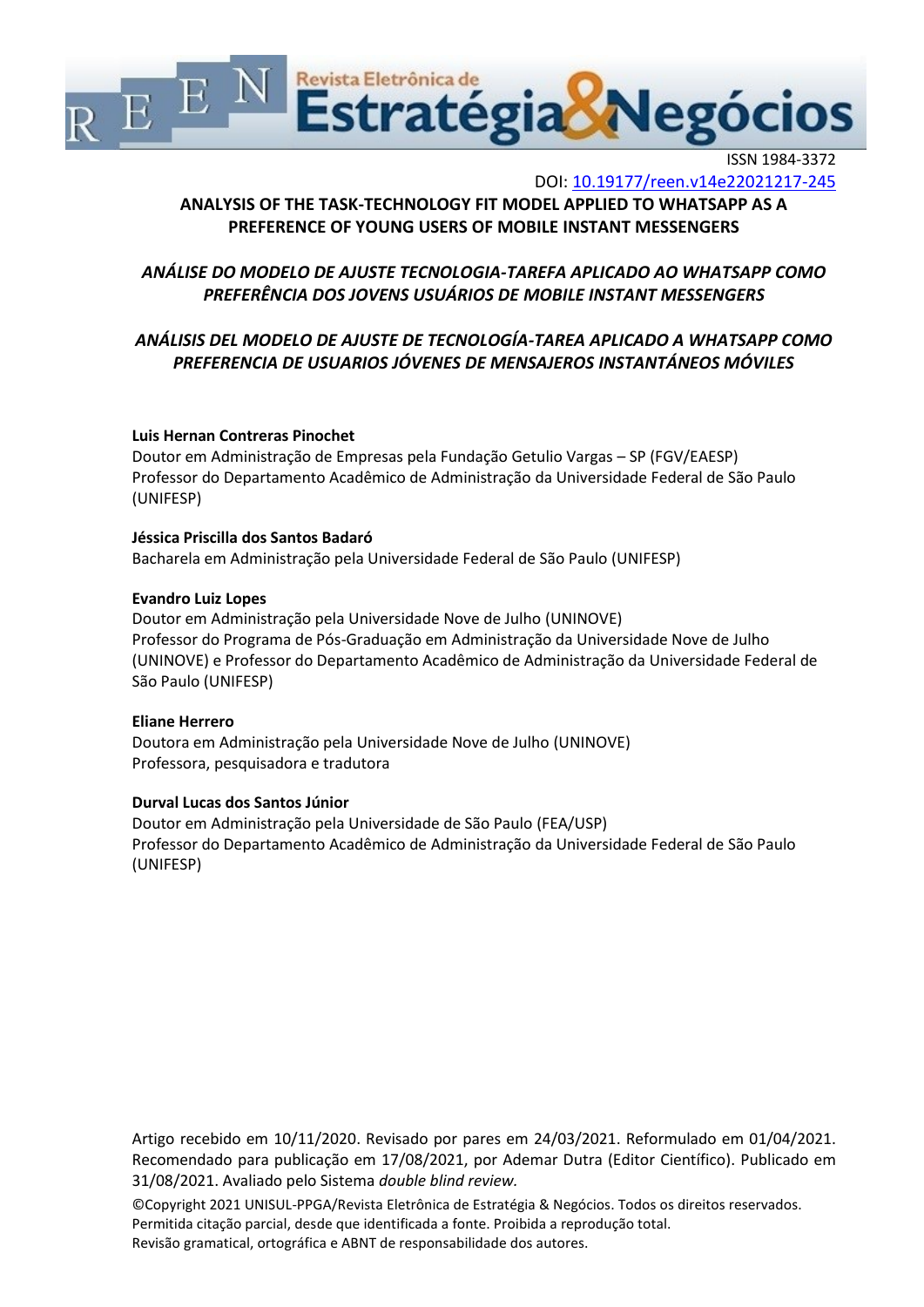## **ABSTRACT**

The purpose of this article is to analyze the technology-task adjustment model applied to WhatsApp as a preferred communication method by young Mobile Instant Messengers (MIM) users. Thus, we conducted a survey (n=567) and a multivariate data analysis through Structural Equation Modeling. Only one hypothesis of the model was rejected showing that hedonic needs do not influence needs perceived by users. Users do not realize pleasure as a need when it comes to MIMs with communication-oriented features and is not exclusively for fun. We also found that the behavioral profile of young users to perceive the importance of motivational needs, technological characteristics, perceived needs, satisfaction, and privacy, to generate the intention to continue using the mobile communication tool.

**Keywords**: Mobile Instant Messengers; Task-Technology Fit Model; WhatsApp; Young Users.

## **RESUMO**

O objetivo deste artigo é analisar o modelo de ajuste tecnologia-tarefa aplicado ao WhatsApp, como estratégia de preferência dos jovens usuários de Mensageiros Instantâneos Móveis (MIM). Neste estudo, aplicamos um levantamento (n=567) com o uso da análise multivariada de dados e apoio da Modelagem de Equações Estruturais. Quando se trata de um MIM com funcionalidades voltadas para a comunicação, e não para a diversão, os usuários não percebem o prazer atrelado como uma necessidade. Além disso, foi possível verificar o perfil comportamental dos jovens usuários, bem como perceber a importância das necessidades motivacionais, características tecnológicas, necessidades percebidas, satisfação e privacidade para gerar, nos usuários, a intenção de continuidade de uso da ferramenta de comunicação *online*.

Palavras-chave: Mensageiros Instantâneos Móveis; Modelo de Ajuste Tecnologia-Tarefa; WhatsApp; Jovens usuários.

## **RESUMEN**

El propósito de este artículo es analizar el modelo de ajuste tecnología-tarea aplicado a WhatsApp, como estrategia preferida por los jóvenes usuarios de Mobile Instant Messenger (MIM). En este estudio, aplicamos una encuesta (n=567) utilizando análisis de datos multivariados y el apoyo del modelado de ecuaciones estructurales. Solo se rechazó una hipótesis del modelo, señalando que las necesidades hedónicas no influyen en las necesidades percibidas por los usuarios. Cuando se trata de un MIM con funciones destinadas a la comunicación en lugar de la diversión, los usuarios no perciben el placer adjunto como una necesidad. Además, fue posible verificar el perfil de comportamiento de los usuarios jóvenes, así como darse cuenta de la importancia de las necesidades motivacionales, características tecnológicas, necesidades percibidas, satisfacción y privacidad para generar, en los usuarios, la intención de seguir utilizando la herramienta de comunicación online.

**Palavras-chave**: Mensajería Instantánea Móvil; Modelo de Ajuste de Tecnología-Tarea; WhatsApp; Usuarios jóvenes.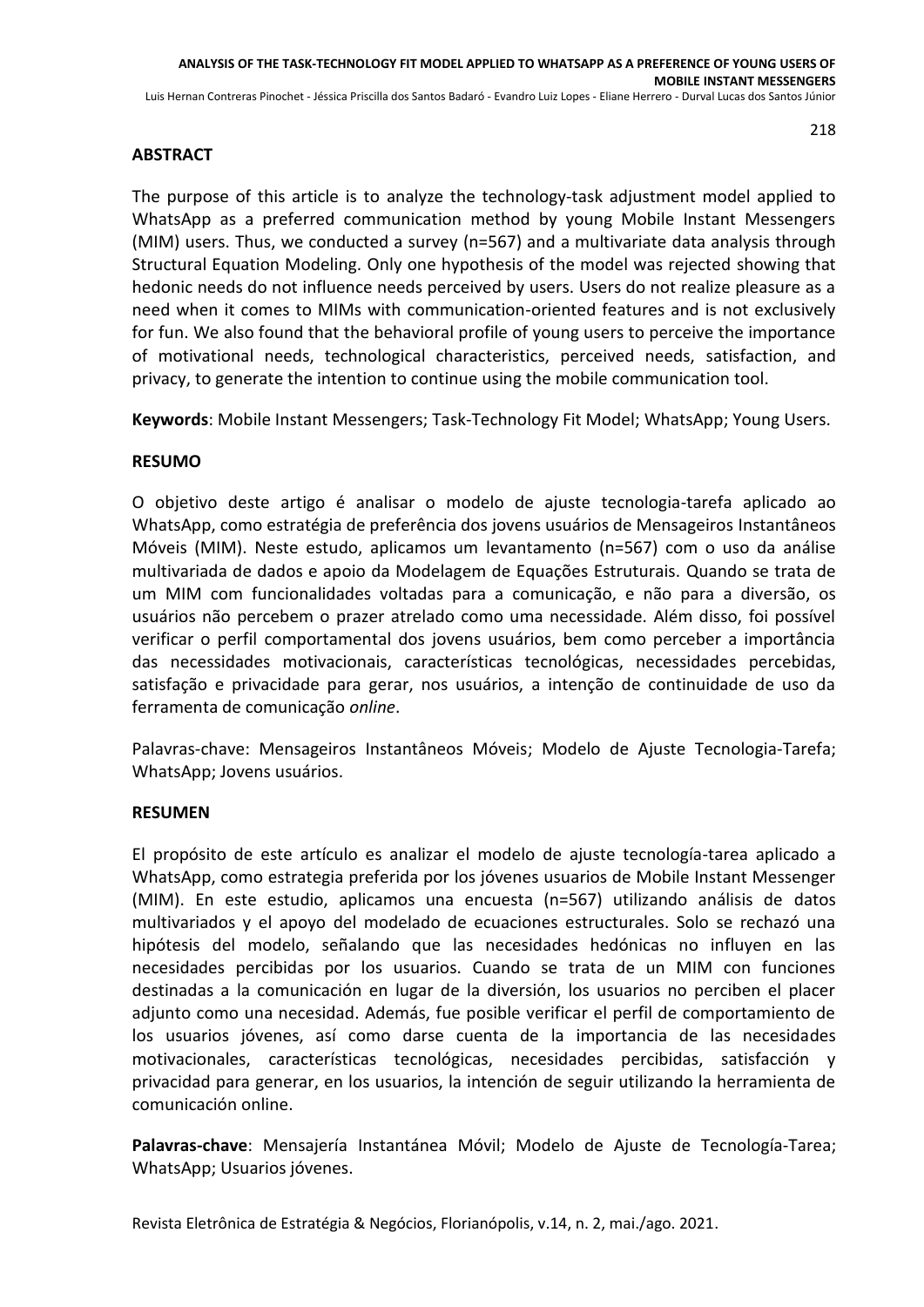#### **1 INTRODUCTION**

New Information and Communication Technology (ICT) environments and the extensive use of smartphones and tablets have provided rapid changes in interpersonal communication, causing changes in technological development and social values (CHO; KIM, 2013). One of the widely disseminated and used mobile services is Mobile Instant Messengers (MIMs) which provides communication services that overcome barriers of time, space and cost (NAM; KIM; JIN, 2013). With the increasing use of MIMs, it is possible to say that smartphone users are increasingly dependent on this technology for their communications (WOONGSUP; HOWON, 2013).

Instant messaging broadens and democratizes information dissemination channels, while increasing communication and interconnectivity among users. This technology gives companies advantages such as cost reduction, value creation, virtualization, mobility, innovation and product differentiation, generating consistent data results in searching for information, suggestion records and promotions.

This research is an extension of the original Lin (2016) model published on Online Information Review, devised in Taiwan, with an audience of market professionals. The Taiwanese model's objective was to research and evaluate the communication behavior of Line instant messenger users. This was completed through a structural model that suggests that the main factors that provoke the intention of continue to use mobile communication software services are modification and satisfaction of the perceived needs of the technology. The study by Lin (2016) indicates that the perceived need for technological adjustment is the crucial factor affecting all communication behavior in MIMs, compared to traditional text messaging. MIMs allow users to communicate with each other, share photos, videos, music and documents in a variety of formats, interactive spaces and games. The adjustment between the users' needs and technological characteristics provided should be considered in the provision of MIMs services.

Revista Eletrônica de Estratégia & Negócios, Florianópolis, v.14, n. 2, mai./ago. 2021. For this study, we chose to use the WhatsApp Messenger application (the most used social media application in Brazil), with respondents with a demographic profile different from Lin's (2016) study, which consisted of young people, under the age of 20, who have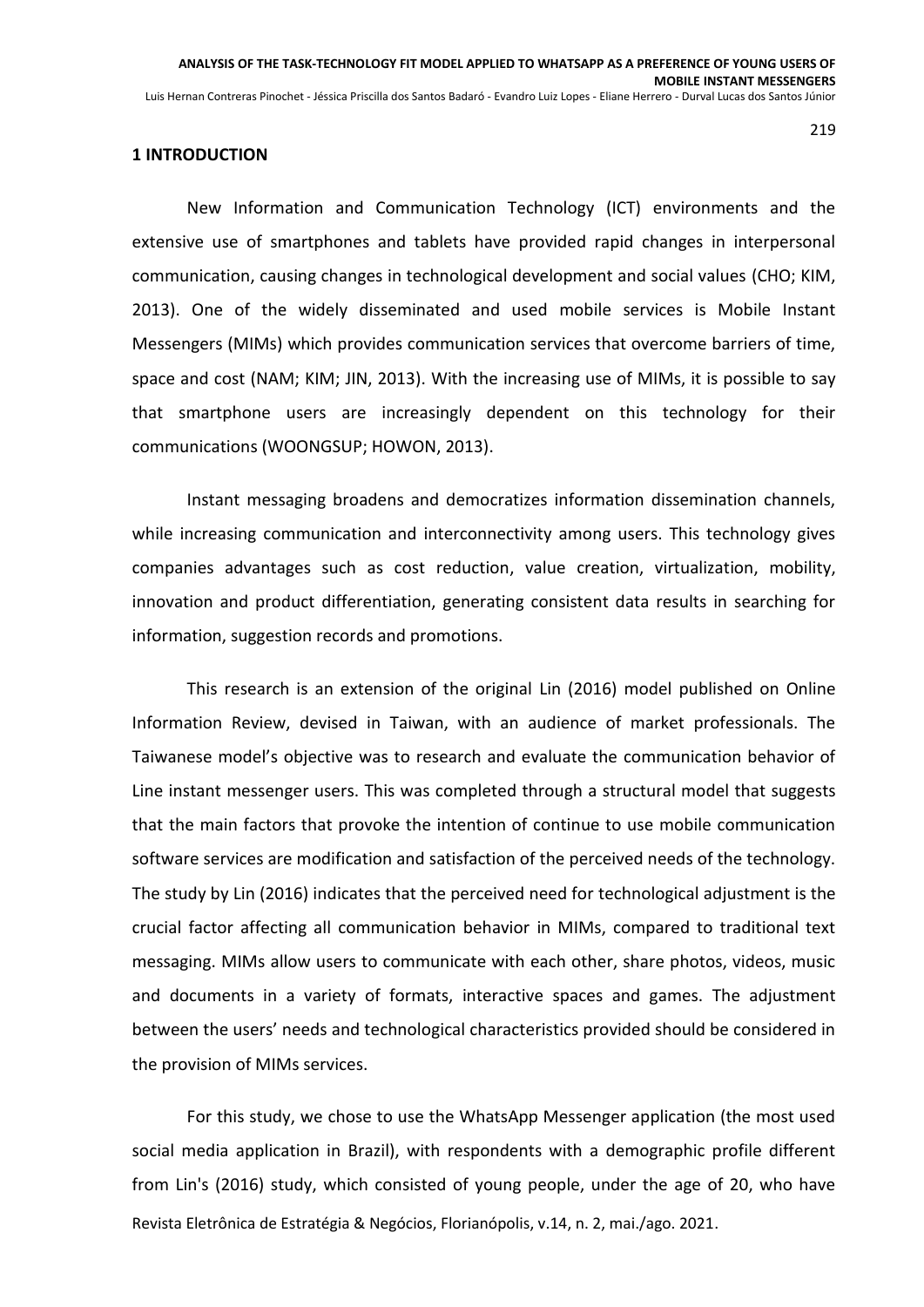graduated. Furthermore, we added another mediating variable to the extension of the model, Privacy, due to its importance in the security and preservation of personal information in digital environments.

A contribution of this study is to present a discussion on the use of a mobile virtual tool, with observations regarding the opposition of generations and some particularities of the individuals, such as country of origin, different culture and other demographic profile aspects.

The literature indicates its use for augmented reality, distance learning, technological readiness index, and system of control of distance. Considering the themes addressed, we identified a gap and an opportunity to carry out this research. Therefore, the purpose of this article is to understand the analysis of the Task-Technology Fit model applied to WhatsApp as a preference for young users of Mobile Instant Messengers.

This paper begins with this introduction and then presents the theoretical reference, which aims to support the construction of the theoretical model and the hypotheses that were tested. Next is a description of the method that guided the empirical phase and then the results are presented. In the last section, conclusions, managerial implications and limitations are discussed.

#### **2 THEORETICAL FRAMEWORK**

# 2.1 MOBILE INSTANT MESSENGERS (MIMS) TECHNOLOGY AND ITS TECHNOLOGICAL **CHARACTERISTICS**

MIMs are asynchronous communication tools that work through wireless, handheld devices over the internet and connections over the internet and allow people to interact and talk in real time. MIMs provide a context for interactivity with an online presence report (CHURCH; OLIVEIRA, 2013). There is a wide variety of downloadable mobile applications available for free or at an affordable price (GILL, 2008). The use of applications is stimulated by devotion to the brand and in this case, by devotion to the applications, ease of use and past experience in the use of technologies of virtual networks and the hedonic and utilitarian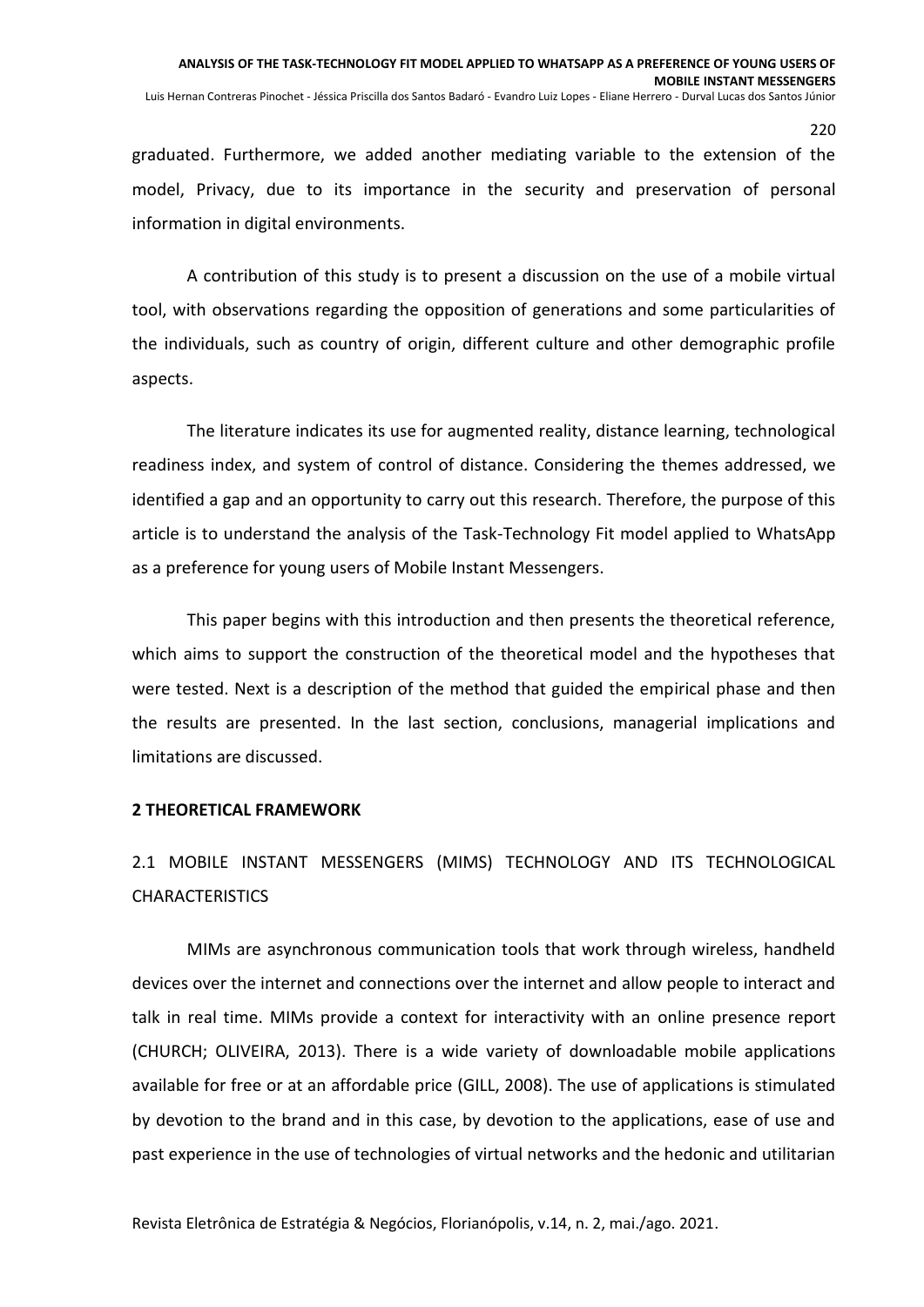values (OKADA, 2005, VAN DER HEIJDEN, 2004, LIM; ANG, 2008, PIMENTEL; REYNOLDS, 2004, HOCH; DEIGHTON, 2018, COWLEY; MITCHELL, 2003, WEISS, 2009).

Both utilitarian and hedonic needs, and social impact directly and positively influence the perceived needs of users. Technological features, such as support services and user control, positively influence the users' perception of the needs. Thus, the mobile convenience allows the use of the software at any time and place, if desired, improving the user's perception of technological need.

2.2 TASK-TECHNOLOGY FIT ADJUSTMENT MODEL AND INTEGRATION WITH THE TECHNOLOGY ACCEPTANCE MODEL

Task-Technology Fit (TTF) was proposed by Goodhue and Thompson (1995) and considers that using technologies only occurs when the functions meet the needs of tasks. TTF was primarily used to explore company performance of information systems, investigating the characteristics of the tasks of employees and systems. However, when considering users as individuals, TTF was adopted as a theoretical basis to explore users' usage behaviors or their application in other fields (LIN, 2012, YEN et al., 2010). The combination of TTF with the Technology Acceptance Model (TAM) generates a model that can be used to explore user satisfaction, consumer buying behaviors and intentions of use in commerce electronic.

The frameworks of TTF (which provides for application-using behaviors) and Unified Theory of Acceptance and Use of Technology (UTAUT) have been integrated to explore users' intent to use banks and financial institutions, and the findings have shown TTF as the main factor that impacts users' acceptance (LU; YANG, 2014, ZHOU; JIN; FANG, 2014). TTF is considered part of an essential theory for exploring factors that influence people's behavior in the use of technologies (YANG, 2013). The TTF model is divided into two parts: the motivation needs and the technological characteristics.

#### 2.3 RESEARCH MODEL AND HYPOTHESES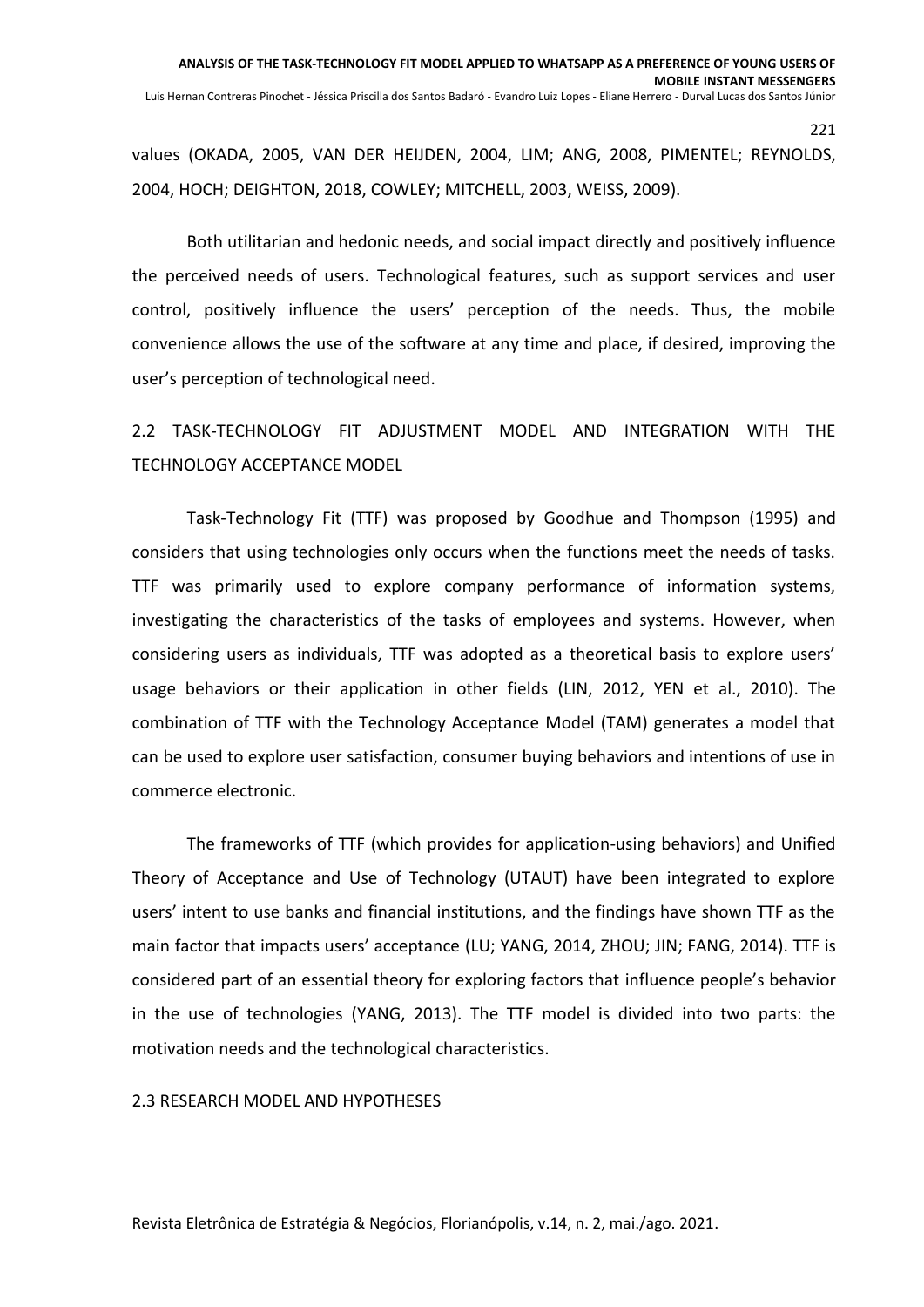The next subsections address each construct: Motivation Needs (Utility, Hedonic, and Social Needs), Technological Features (Mobile Convenience, Service Compatibility and User Control), Perceived Needs, Satisfaction, and Privacy.

## **2.3.1 Motivation needs**

## *Utilitarian, hedonic and social needs*

The Uses and Gratifications Theory (UGT) presented by Katz, Blumer and Gurevitch (1974) aims to explain people's active demand for specific media to meet specific needs. This theory has been applied by many researchers in explaining patterns of individual behavior and verification theories, serving as the basis for several studies that have expanded several research models (RAACKE; BONDS-RAACKE, 2008, WEI et al., 2015). Users perceive their needs and choose the most appropriate media to satisfy the corresponding motives (STAFFORD; STAFFORD; SCHKADE, 2004). Thus, if users' motives are met, a critical factor impacting their attitude toward media use is created (KO; CHO; ROBERTS, 2005). Thus, users' motives affect their decision to use information technology (RAACKE; BONDS-RAACKE, 2008).

The needs of application users, which influence their attitudes, are either task oriented or societal (LU; YANG, 2014). Mobile communication applications provide instant communication functions and built-in image publishing tools, as well as entertainment and social networking functions. Raacke and Bonds-Raacke (2008) investigated social networks and found users' motives for using networks can be divided into two types: the need for friends (social need) and the need for information (utilitarian need). Wei et al. (2015) divided the motivational needs of users into informational need (external motive) and social need (internal motive). These motifs compose the motivational needs for the use of information technologies, exposed in the need's technology model (IP; WAGNER, 2008). On this basis, the following hypotheses were proposed:

**H1a**(+): Utilitarian motivational needs positively influence needs perceived by users.

**H1b**(+): Hedonic motivational needs positively influence needs perceived by users.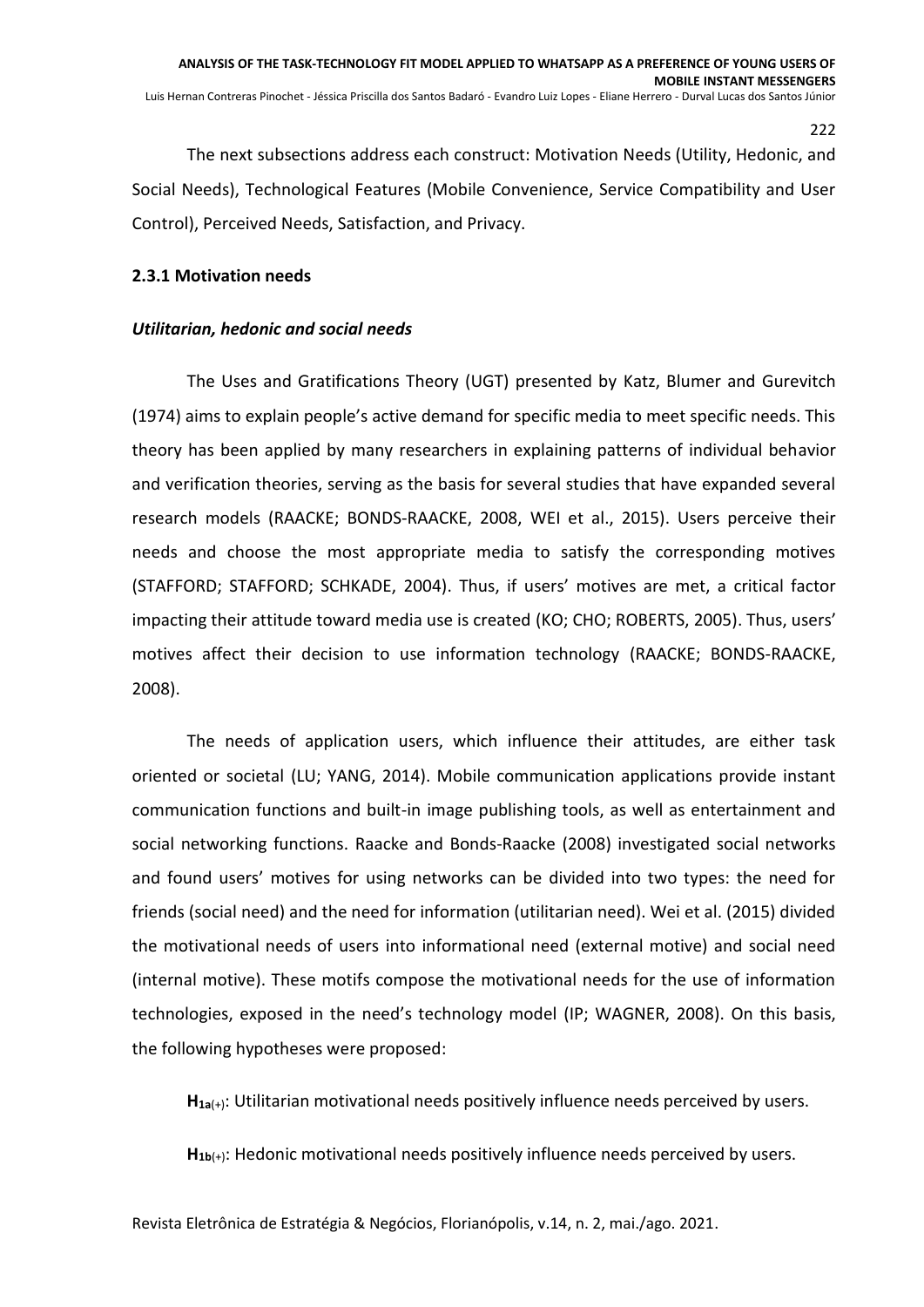**H1c**(+): Social motivational needs positively influence needs perceived by users.

#### **2.3.2 Technological characteristics**

#### *Mobile Convenience*

Mobile devices allow the convenience of real-time services (LIN; LU, 2015), being used anytime and anywhere (KIM; HWANG, 2012). Users can use mobile-value-added services on their mobile phones (KLEIJNEN; RUYTER; WETZELS, 2007), and download and run MIMs with their mobile devices. Thus, the following hypothesis was proposed:

**H2a**(+): Mobile convenience positively influences the needs perceived by users.

#### *Service Compatibility*

Service compatibility indicates the product is consistent with the consumer's value and lifestyle (MEUTER et al., 2005). Consumers use mobile value-added services primarily to meet specific service needs (KLEIJNEN; RUYTER; WETZELS, 2007) and service compatibility exists when these services are consistently compatible with user needs (LIN; LU, 2015). When users realize using MIMs allows them to enjoy the same technology features they have experienced on a PC, their service needs are met. Therefore, the following hypothesis was proposed:

**H2b**(+): Service compatibility positively influences the needs perceived by users.

#### *User Control*

Complexity can be defined as when a product or service is perceived as difficult to understand or there is a degree of difficulty faced by users to learn specific operating procedures before using a technology or device (KLEIJNEN; RUYTER; WETZELS, 2007). The ease of using a system implies that users understand the structure, interface, functions and contents of the system (FLAVIÁN; GUINALÍU; GURREA, 2006). If users can understand system operation with ease, they can operate the functions of an MIM without the need for multiple interfaces, and if they can control the MIM services, the control is satisfactory, and the needs are met. The following hypothesis was then proposed: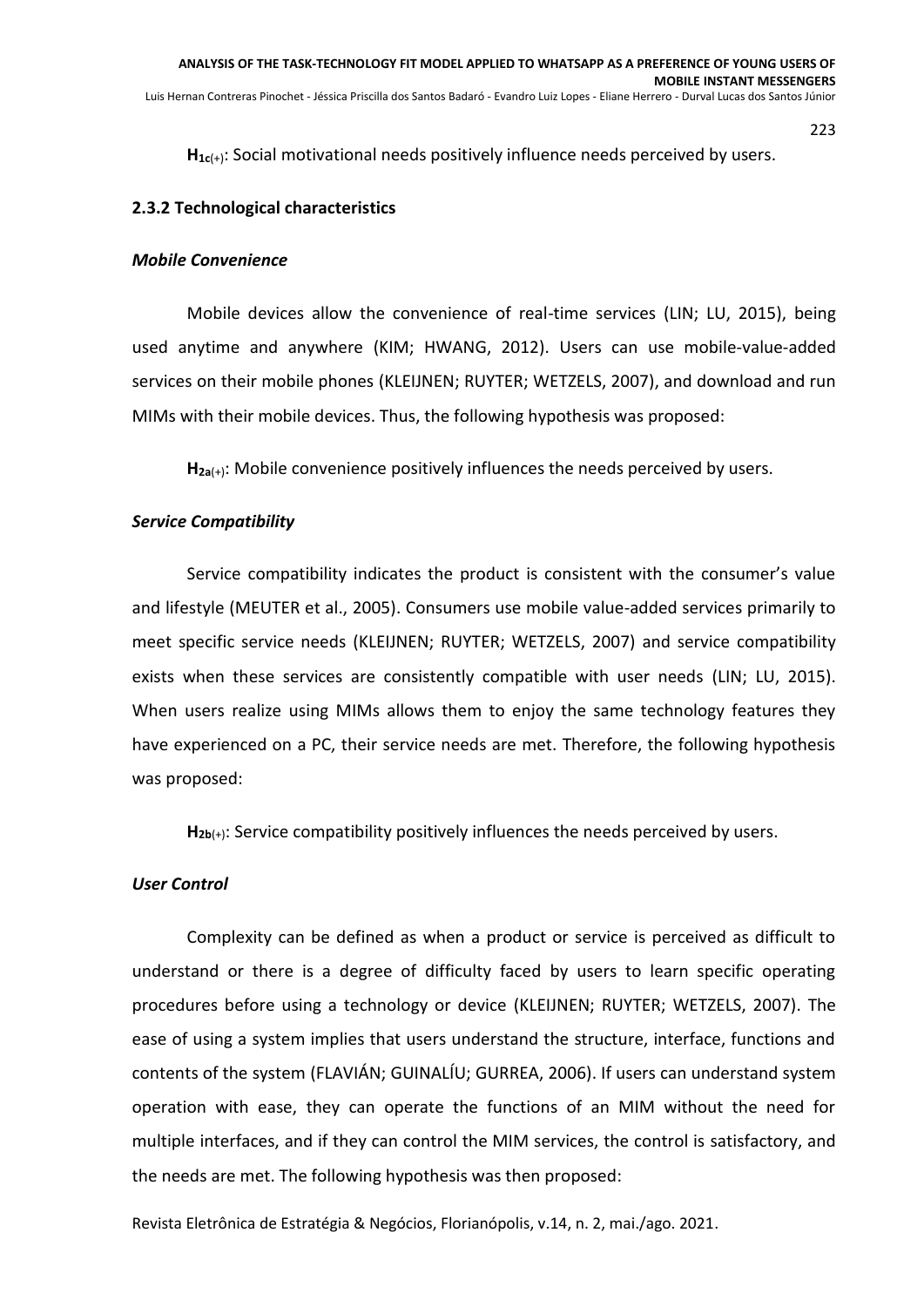**H2c**(+): The user control positively influences the needs perceived by the user.

## *Perceived needs*

The TTF theory is a theoretical framework for explaining a user's behavior when using information technology (IP; WAGNER, 2008, LIN, 2012, YEN et al., 2010) and affects the use of this technology. The motivation of the task with the needs of the users was replaced by a model of adjustment of technological needs. The TTF theory found that when a system is used, perceived information technology significantly influences users' satisfaction and their behavioral intent to continue using the system.

It is considered that when users perceive a good fit between their needs and the technological characteristics of the MIMs, their behavioral intention to continue using the technology and their satisfaction are increased. Expressed as:

**H3**(+): Perceived needs positively influence the user's intention to continue using WhatsApp Messenger.

**H4**(+): Perceived needs positively influence user satisfaction in using WhatsApp Messenger.

#### *Satisfaction*

In studies on information systems and e-commerce, it has been found that satisfaction plays a key role in customer retention and encourages them to continue to use products or services (LIN, 2012, OGHUMA et al., 2016, YU et al., 2013). In the context of MIMs, user satisfaction with mobile communication software is one of the factors that influence the behavioral intention of continuing to use the software. The following hypothesis is formulated:

**H5**(+): Satisfaction positively influences users' intent to continue using WhatsApp Messenger.

#### *Privacy*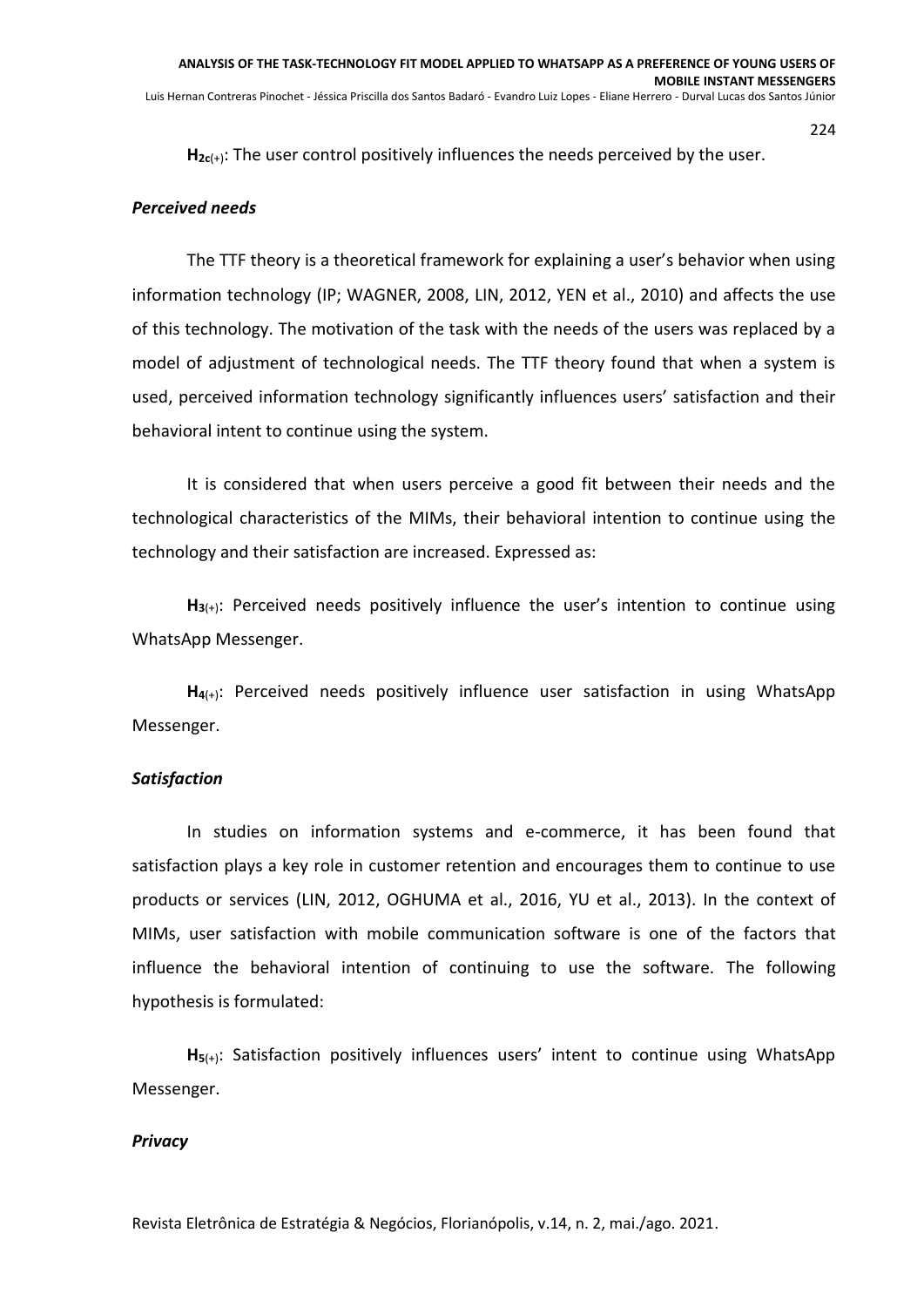Many Internet users have privacy as their biggest concern, which makes online security measures imperative. Users care about the way in which their personal information is used and the control they have over them. The possibility of loss of privacy causes uncertainty and the need for trust in users. Privacy is a competitive advantage of MIMs, which provides user satisfaction along with the potential to reduce transaction costs, while avoiding the breach of confidentiality and the harm associated with repairing that situation (WU; TSANG, 2008). When an MIM, such as WhatsApp Messenger, gives users options to allow or restrict other users 'access to their personal information', users' privacy is directly affected, and each user chooses what information he or she wishes to make available. However, more people are beginning to use mobile instant messengers (LIAO; HUANG; HSIEH, 2015).

From the perception of the user, if their privacy needs are being met and respected, satisfaction with the use of the application occurs. In this sense, the following hypotheses were formulated:

**H6**(+): Privacy positively influences users' intent to continue using WhatsApp Messenger.

**H7**(+): Privacy positively influences user satisfaction with WhatsApp Messenger.

The theoretical model elaborated from the theory described in the subsections is illustrated in Figure 1, and the circles represent the variables and the arrows denote the hypotheses: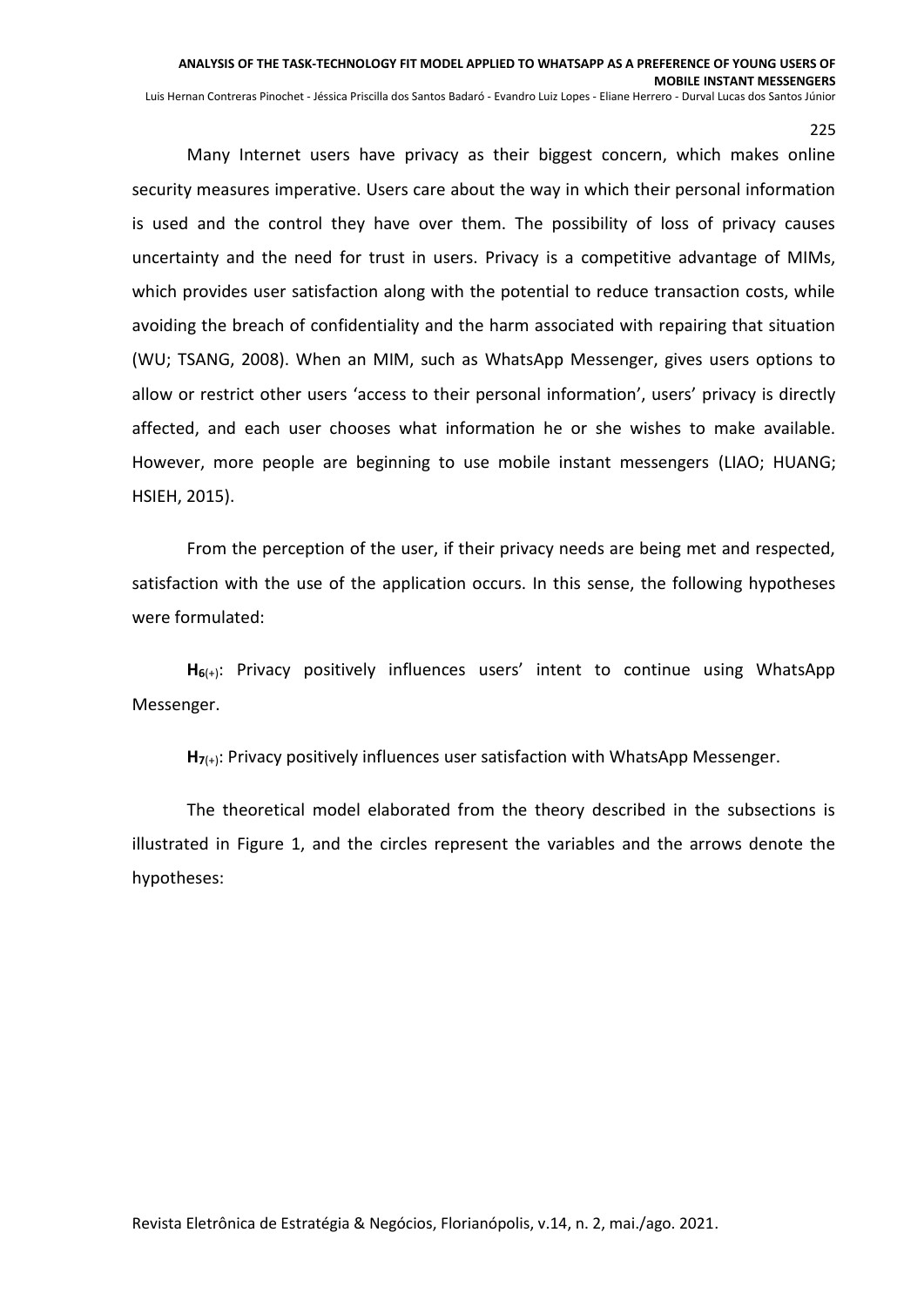Luis Hernan Contreras Pinochet - Jéssica Priscilla dos Santos Badaró - Evandro Luiz Lopes - Eliane Herrero - Durval Lucas dos Santos Júnior

Figure 1 – Theoretical Model



Source: Adapted from Lin (2016).

#### **3 METHOD**

The data collection method was convenience sampling, a non-probabilistic technique, which limits the generalization of the research results (MALHOTRA, 2015). In this study we applied a survey with adapted scales (Appendix A). First, we used the Lin (2016) model, from which all the constructs were used: Utility Needs, Hedonic Needs, Social Needs, Mobile Convenience, Service Compatibility, User Control, Perceived Needs, Satisfaction and Intent to Continue Using. In conjunction with this model, we also used the Privacy construct, extracted from Malhotra, Kim and Agarwal (2004). The database was composed of the data obtained after the application of the questionnaire.

The data collection instrument was composed of 11 descriptive and 31 assertive questions, which compose the theoretical model. We used the Likert scale with end points anchored in 1=totally disagree and 5=totally agree. For aspects such as respondent's age, gender, educational level, family income and labor situation, descriptive questions were included.

Revista Eletrônica de Estratégia & Negócios, Florianópolis, v.14, n. 2, mai./ago. 2021.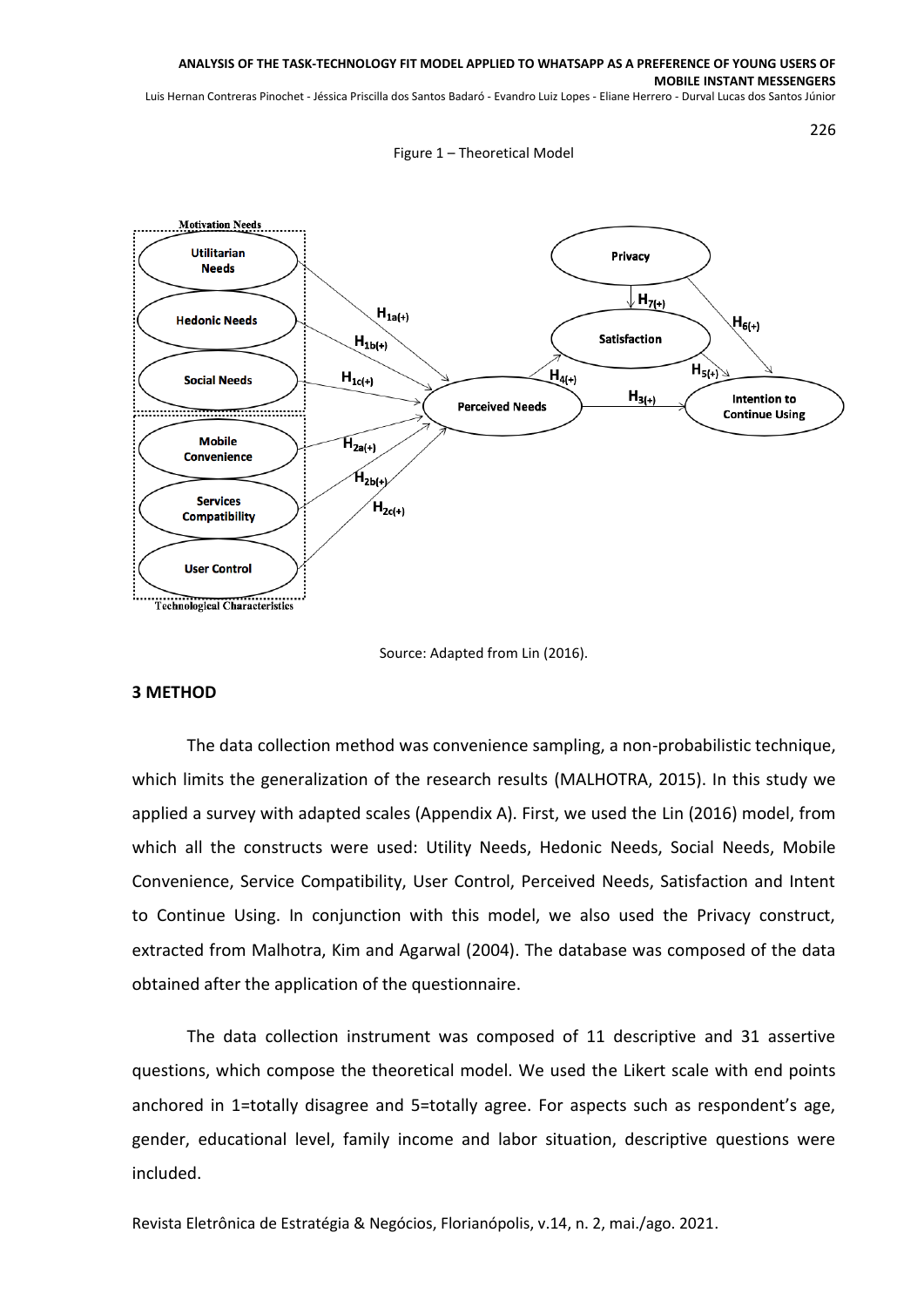227 Regarding the data collection we carried it out in person and in the online environment (such as Facebook and WhatsApp Messenger itself), with the help of the online survey program QuestionPro. For the adaptation of the model to the Brazilian context, the reverse translation process was used, and a questionnaire was applied and performed a pretest with 25 individuals to verify the comprehension of the research instrument. After the test, the 576 valid questionnaires composed the final sample. To prepare the data for analysis, we eliminated questionnaires from respondent outliers (those who left a large number of questions blank or used only one or two points of the interval scale). As the previous analysis indicated, the data distribution was not adherent to the Gaussian curve, we chose the correlation matrix estimation using Partial Least Squares Structural Equation

# **4 ANALYSIS OF RESULTS**

#### 4.1 PROFILE OF RESPONDENTS

We found a sample balance in the respondents regarding sex, although males were more (52.03%/n=295) than the female respondents (47.97%/n=272).

Modeling (PLS-SEM), whose data were analyzed using the software SmartPLS (v 3.2.6). For

the descriptive analysis step, the software Microsoft Excel and IBM SPSS were used.

All respondents reported their ages and there are respondents ranging from 17 to 60 years old. Most of the sample is found in respondents up to 20 years of age (53.26%/n=302), followed by individuals aged between 21 and 30 years (41.98%/n=238), 31 to 40 years  $(3.17\%/n=18)$ , from 41 to 50 years old  $(1.24\%/n=7)$  and over 50 years old  $(0.35\%/n=2)$ .

Most respondents are in undergraduate studies (90.12%/n=511), while a portion of the sample have graduated (5.11%/n=29). Others have a full postgraduate course  $(2.47\%/n=14)$ , a complete secondary level  $(1.24\%/n=7)$  and others have a postgraduate degree (1.06%/n=6).

Revista Eletrônica de Estratégia & Negócios, Florianópolis, v.14, n. 2, mai./ago. 2021. Regarding the respondents' income, the predominant stratum, according to the Brazilian Association of Research Companies - BARC (Associação Brasileira das Empresas de Pesquisa - ABEP) classification was B2, individuals with montly income from R\$4,852.00 to R\$9,254.00 (31.92%/n=181). Individuals were noted who represent the C1 strata (24.16%/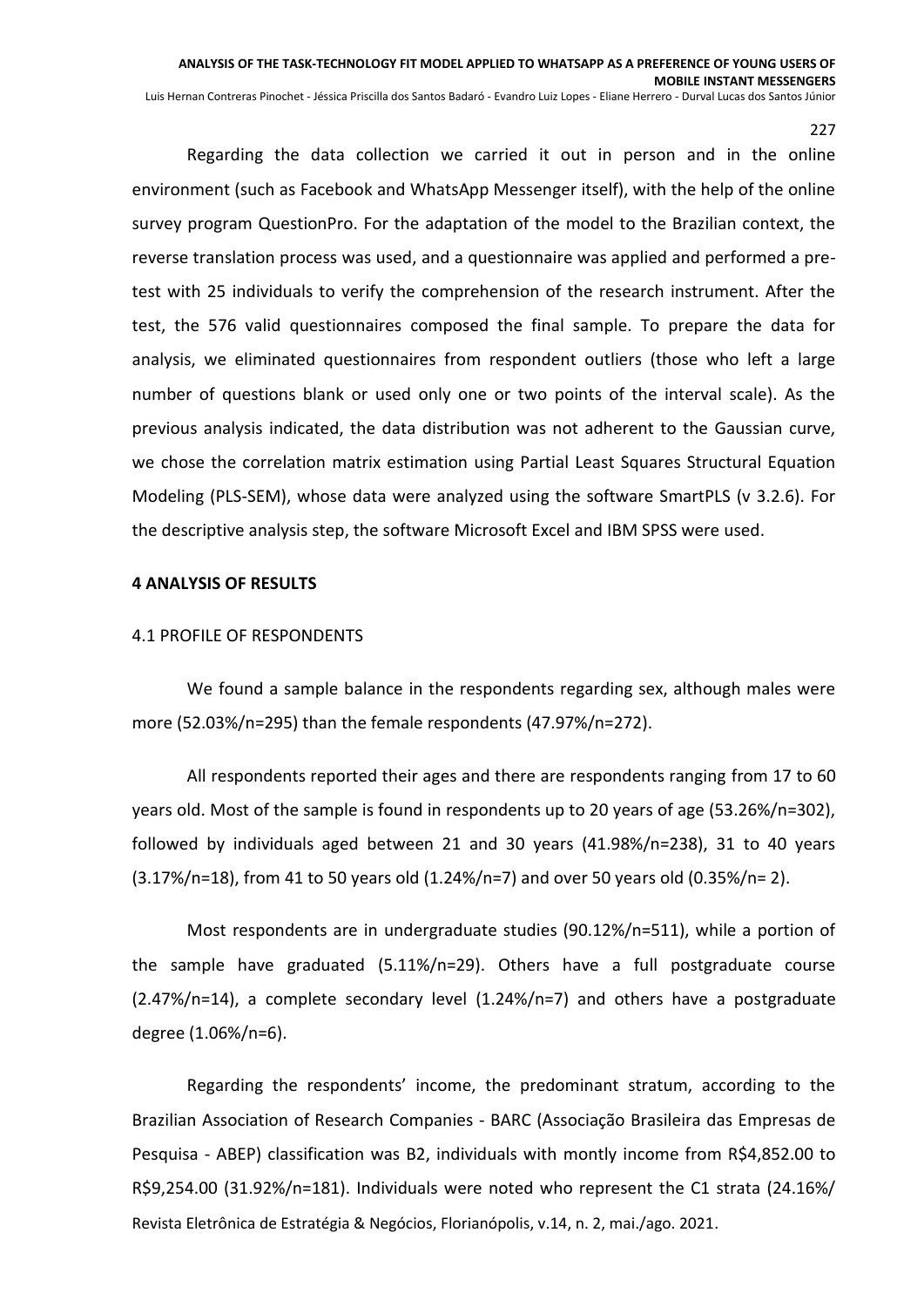n=137) with income of R\$2,705.00 to R \$4,852.00 and B1 (16.40%/n=93), of R\$9,254.00 to R\$20,888.00.

The majority of respondents used WhatsApp Messenger for two to five hours a day (28.92%/n=164), followed by those who used it for one to two hours a day (25.93%/n=147). Both those who use the application for five to eight hours a day and for more than eight hours a day are depicted with 18.52%/n=105. Finally, 46 respondents use WhatsApp Messenger for less than one hour per day (8.11%/n=46). In addition, it is possible to verify, in Figure 2, the frequency of use of the main functionalities of the application.

Most respondents are WhatsApp Messenger users for approximately two to five years (68.43%/n=388), followed by users who have used the program for approximately five to nine years (28.04%/n=159); it is important to note that the messenger was released 9 years ago. There are 17 respondents who have used the application for one to two years (3.00%/n=17) and three have been using it for six months to one year (0.53%/n=3).

We identified that, even with the options of the most used smartphone operating systems (Android, iOS, BlackBerry, Symbian, Windows Phone and Bada), only three of were identified as being used by the respondents. Android is the most used (63.49%/n=360), iOS is the second most used (35.63%/n=202), while a small number of respondents use Windows Phone operating system (0.88%/n=5). The other mobile operating systems, BlackBerry, Symbian and Bada, were not mentioned by the respondents, representing 0% of the sample. It was observed that 99.47% (n=564) of respondents use the WhatsApp Messenger on smartphones, 3.35% (n=19) access via a tablet, 45.85% (n=260) use a notebook computer, 24.86% (n=141) access through a PC, and 1.94% (n=11) use the application on Wearable Technology devices.

We inquired as to which WhatsApp Messenger competitors are used by the respondents. We found that 87.12%/n=494 use Facebook Messenger, 59.96%/n=340 of respondents use Skype, 12.69%/n=72 use Hangouts, 12.52%/n=71 use Telegram, 0.52%/n=3 use ICQ, 0.17% / n=1 use ZapZap, 1.41%/n=8 use Line, 1.23%/n=7 use WeChat, 1.41%/n=8 use Kik Messenger, and 3.88%/n=22 use Viber. In relation to the number of respondents who know of the competing platforms, the number of those who use them is much smaller.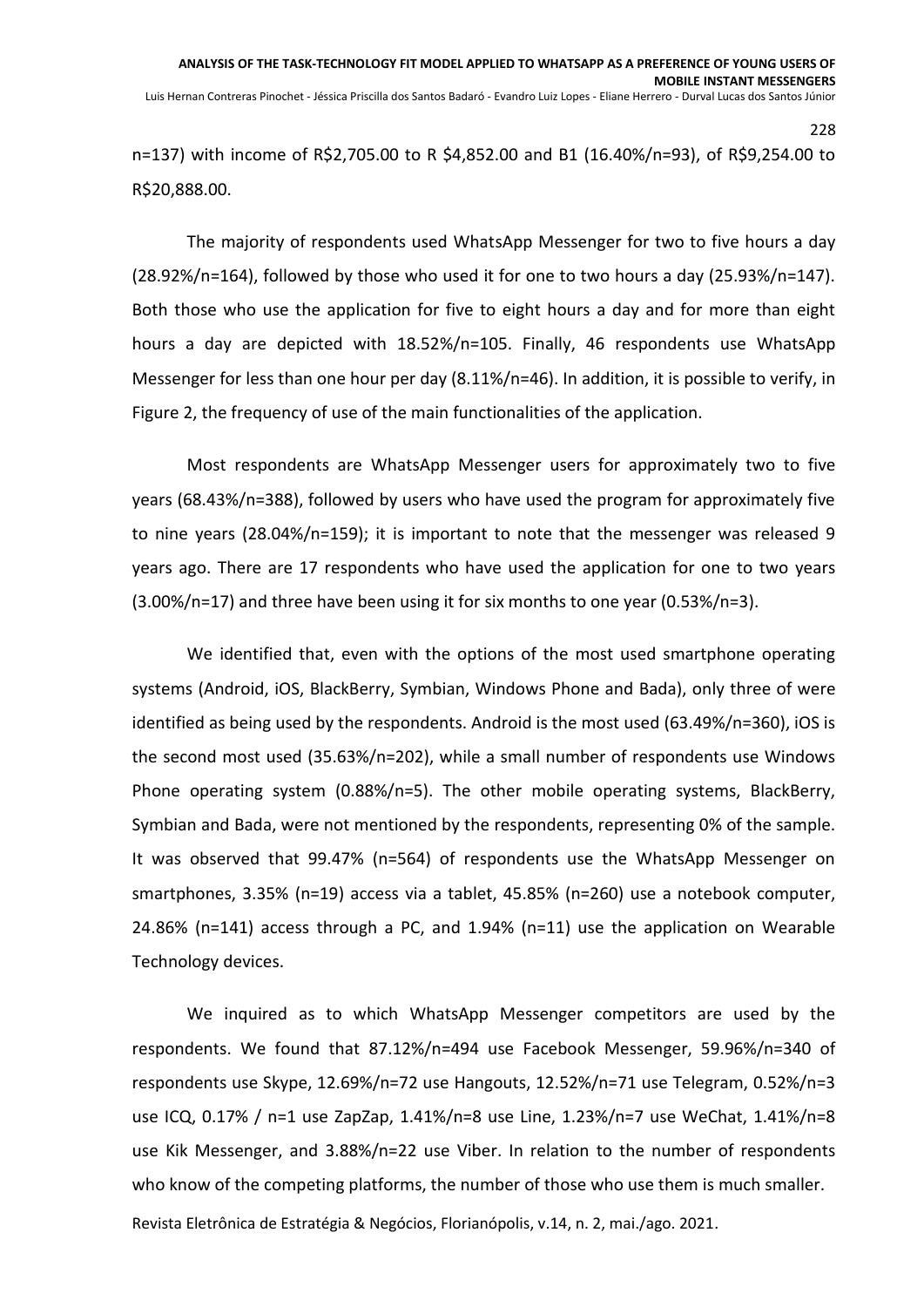Luis Hernan Contreras Pinochet - Jéssica Priscilla dos Santos Badaró - Evandro Luiz Lopes - Eliane Herrero - Durval Lucas dos Santos Júnior

229

#### Figure 2 - Functionalities of the application



Source: the authors

# 4.2 MULTIVARIATE PHASE: ASSUMPTIONS, ESTIMATION AND ANALYSIS OF THE STRUCTURAL MODEL

We verified the normality of the data by the test Kolmogorov-Smirnov (K-S) and the respective p-value of each variable. This procedure was necessary to limit the possibility of using techniques of statistical analysis that have as characteristics the normal distribution of the data. All the individual p-values of the K-S test for the indicators were very significant, with  $p < 01$  as presented in Appendix A (HAIR et al., 2017).

#### 4.3 ANALYSIS OF THE STRUCTURAL MODEL

The results of the factorial loads obtained by each of the latent variables presented values above 0.5, so it was not necessary to make any exclusion of variables for the convergent validity adjustment (Cronbach's Alpha, Composite Reliability and Average Extracted Variance) of the model.

Convergent validity demonstrates the extent to which the latent variable correlates with the items chosen to measure that variable. Discriminant validity involves the correlation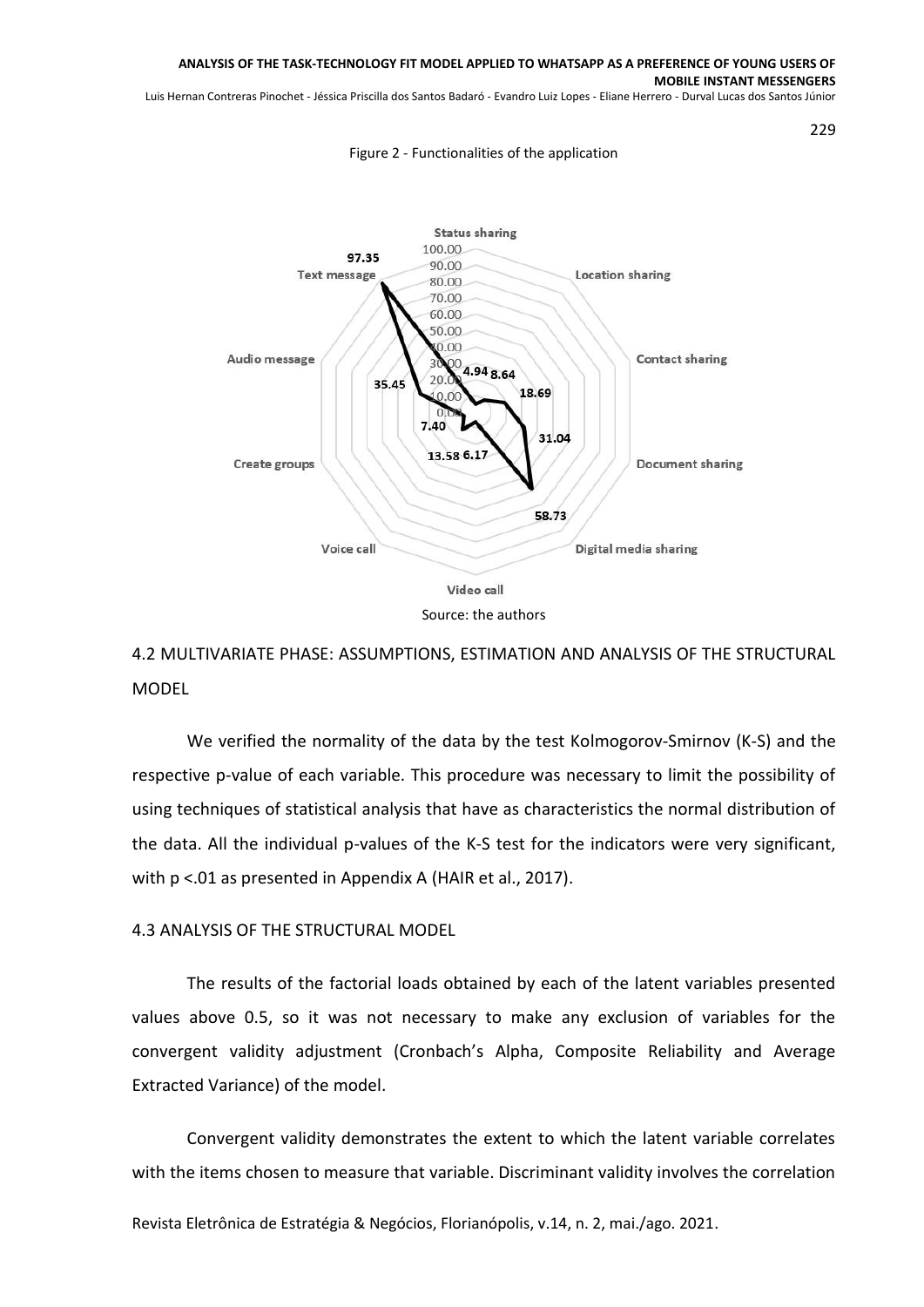between model constructs and a theoretical model (BAGOZZI; YI; PHILLIPS, 1991). In the convergent validity, the variances of the extracted averages (AVE) and the quadratic correlations between the constructs, the convergent validity, and the composite reliability, were presented in Table 1.

| Table 1 - Convergent Validity             |                              |                                      |                                                            |                |       |                |              |  |  |  |
|-------------------------------------------|------------------------------|--------------------------------------|------------------------------------------------------------|----------------|-------|----------------|--------------|--|--|--|
| <b>Indicators</b>                         | Cronbach's<br>Alpha<br>>0.60 | <b>Composite</b><br>Reliability>0.70 | <b>Average Variance</b><br><b>Extracted (AVE)</b><br>>0.50 | R <sup>2</sup> | $Q^2$ | f <sup>2</sup> | <b>Items</b> |  |  |  |
| <b>Service Compability</b>                | .615                         | .792                                 | .564                                                       |                | .000  | .194           | 3            |  |  |  |
| <b>User Control</b>                       | .610                         | .752                                 | .504                                                       |                | .000  | .058           | 3            |  |  |  |
| <b>Mobile Convenience</b>                 | .671                         | .805                                 | .592                                                       |                | .000  | .020           | 3            |  |  |  |
| <b>Intention</b><br><b>Continue</b><br>to |                              |                                      |                                                            |                | .266  | .268           |              |  |  |  |
| <b>Using</b>                              | .704                         | .834                                 | .626                                                       | .505           |       |                | 3            |  |  |  |
| <b>Hedonic Needs</b>                      | .652                         | .808                                 | .588                                                       |                | .000  | .000           | 3            |  |  |  |
| <b>Perceived Needs</b>                    | .685                         | .809                                 | .516                                                       | .575           | .249  | .420           | 4            |  |  |  |
| <b>Social Needs</b>                       | .673                         | .773                                 | .535                                                       |                | .000  | .013           | 3            |  |  |  |
| <b>Utilitarian Needs</b>                  | .719                         | .841                                 | .638                                                       |                | .000  | .040           | 3            |  |  |  |
| <b>Privacy</b>                            | .689                         | .828                                 | .616                                                       |                | .000  | .073           | 3            |  |  |  |
| <b>Satisfaction</b>                       | .641                         | .807                                 | .582                                                       | .428           | .213  | .420           | 3            |  |  |  |

Source: the authors

Evaluation of the measurement models involves composite reliability, convergent validity, indicator reliability, discriminant validity and collinearity among the indicators. The evaluation of the structural model involves the determination coefficients (R<sup>2</sup>).

Cronbach's Alphas coefficients ranged from .610 to .719, with values above .60 considered adequate. This median result indicates that the internal consistency of the scales used needs to be improved. However, the result does not invalidate the present study, since the coefficient is sensitive to the sample size. The study imported the Privacy construct, whose scale was adapted to the reality of Mobile Instant Messengers. Scales in preliminary developmental stages do not generally have the same internal consistency as others that are currently in use. Cronbach's Alpha tends to underestimate the reliability of internal consistency, which makes the composite reliability indicator more suitable to verify the internal scale consistency (PETERSON, 1994). The composite reliabilities obtained in this study varied between .752 and .841, indicating the results were satisfactory in this sense.

For this model, AVEs ranged between .504 and .638. The criteria of Fornell and Larcker (1981) were used, which is AVE values should be greater than .50. In this sense, all

Revista Eletrônica de Estratégia & Negócios, Florianópolis, v.14, n. 2, mai./ago. 2021.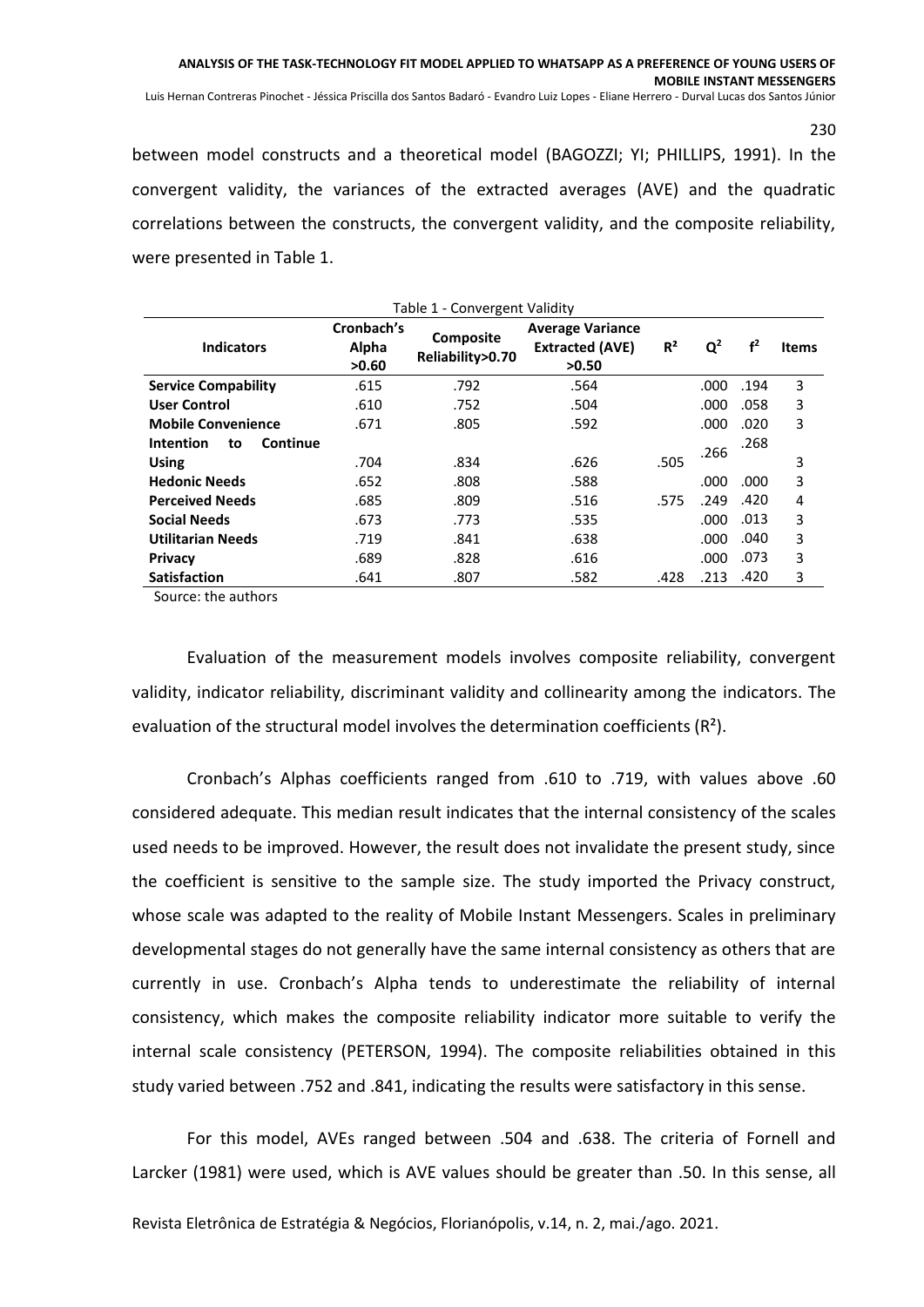the latent variables presented mean variance extracted greater than 50%, which reaches the criteria of Chin (1998) to indicate the existence of convergent validity. The  $Q^2$  evaluates how much the model approaches what was expected of it (or the quality of the prediction of the model or accuracy of the adjusted model), since in the evaluation criteria values greater than zero should be obtained (HAIR et al., 2017). A perfect model would have  $Q^2 = 1$  (shows that the model reflects reality - no errors), and the criterion for good accuracy is  $Q^2$  > 0.

According to the criterion used to evaluate the accuracy of the adjusted model,  $Q^2$ , the constructs Intention to Continue Using, Perceived Needs and Satisfaction showed adequate accuracy, since they presented values greater than zero. The constructs Service Compatibility, Control of User, Mobile Convenience, Hedonic Needs, Social Needs, Utilitarian Needs and Privacy presented with zero value. It is a model that holds both management variables and variables of personality traits, which causes some values of  $Q<sup>2</sup>$  to be impaired by this characteristic.

Goodness of Fit (GoF) is the global fit measure, that is, the square root of the multiplication of both AVE and  $R^2$  means of endogenous variables. The goal of GoF is to account for the model study at both levels, i.e. measuring the structural model with a focus on overall model performance. The GoF criteria for determining whether GoF values are not adequate (less than .1), small (.1 to .25), mean (.25 to .36) or large (greater than .36) given by (WETZELS; ODEKERKEN-SCHRÖDER; VAN OPPEN, 2009). In the case of this research, the GoF found value of .538, therefore, is considered sufficiently large for the validity of the model in the PLS.

The discriminant validity evaluated the items that reflect the factor, or that are correlated with other factors. In this study, the mean variances extracted were greater than or equal to the square of the correlation between the factors, as presented in Table 2, with the definitive Fornell-Larcker criterion with all factorial loads of each indicator with values above .5.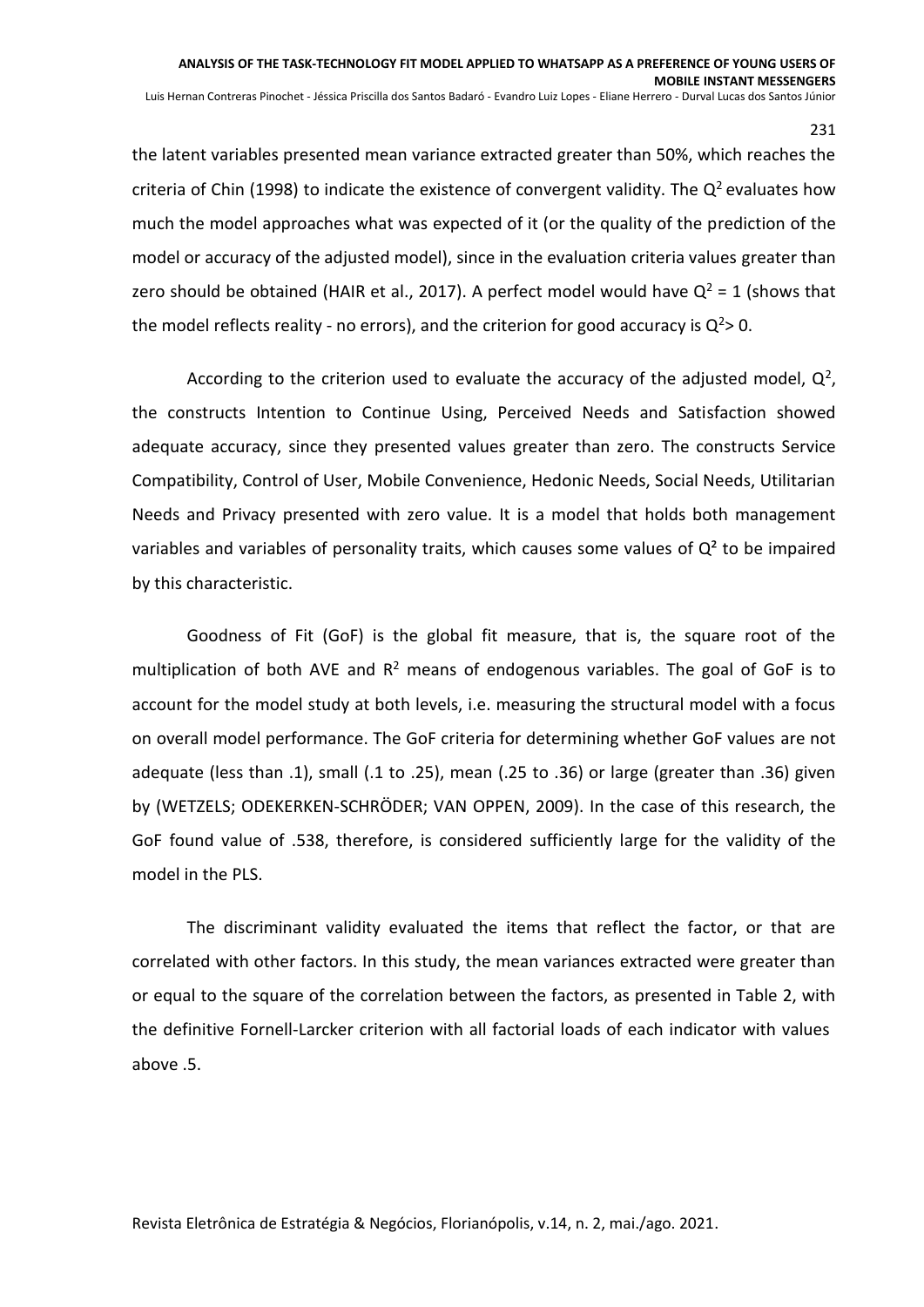232

Luis Hernan Contreras Pinochet - Jéssica Priscilla dos Santos Badaró - Evandro Luiz Lopes - Eliane Herrero - Durval Lucas dos Santos Júnior

| Table 2: Discriminant Validity: Fornell-Larcker's Criterion |      |      |      |      |      |      |      |      |      |      |
|-------------------------------------------------------------|------|------|------|------|------|------|------|------|------|------|
|                                                             | (1)  | (2)  | (3)  | (4)  | (5)  | (6)  | (7)  | (8)  | (9)  | (10) |
| (1) Service Compatibility                                   | .751 |      |      |      |      |      |      |      |      |      |
| (2) User Control                                            | .595 | .710 |      |      |      |      |      |      |      |      |
| (3) Mobile Convenience                                      | .250 | .275 | .769 |      |      |      |      |      |      |      |
| (4)Intention<br>Continue<br>to                              | .587 | .552 | .373 | .791 |      |      |      |      |      |      |
| <b>Using</b>                                                |      |      |      |      |      |      |      |      |      |      |
| (5) Hedonic Needs                                           | .381 | .430 | .257 | .414 | .767 |      |      |      |      |      |
| (6) Perceived Needs                                         | .678 | .628 | .307 | .574 | .357 | .718 |      |      |      |      |
| (7) Social Needs                                            | .534 | .584 | .188 | .492 | .416 | .536 | .732 |      |      |      |
| (8) Utilitarian Needs                                       | .495 | .537 | .197 | .448 | .274 | .544 | .491 | .799 |      |      |
| (9) Privacy                                                 | .343 | .408 | .666 | .416 | .323 | .395 | .254 | .260 | .785 |      |
| (10)Satisfaction                                            | .634 | .626 | .315 | .674 | .604 | .621 | .547 | .417 | .433 | .763 |

Note: the highlighted diagonal shows the square roots of the AVE Source: the authors

The path model in the structural equations consists of two elements: the internal model, in which the relationships between the constructs are displayed, and the measurement model, which shows the relationships between the constructs and the indicators. Thus, the measures allow for comparison between the structural models with the reality theoretically established, that is, how well the theory is adjusted to the data (HAIR et al., 2017). The construction of the measurement model also involved the validation of the constructs, based on the verification of reliability and significance among the variables, through the confirmatory factor analysis, according to the final model obtained in this study.

The model proposed in this research was estimated using the bootstrapping technique, comparing the original sample with the samples generated by this technique. The significance analysis of the paths can be verified from the t-values and factor loads of the observable variables. These values are interpreted below and presented in Table 3.

| Table 3: Analysis of the significance of the paths                                       |           |                              |           |                  |                    |        |  |  |  |
|------------------------------------------------------------------------------------------|-----------|------------------------------|-----------|------------------|--------------------|--------|--|--|--|
| Direct Effects - Path                                                                    | $(\beta)$ | <b>Bootstrapping</b><br>1000 | <b>SE</b> | <b>Test</b><br>t | P<br><b>Values</b> | Sig.   |  |  |  |
| $H_{1a}$ – Utilitarian Needs -> Perceived Needs                                          | .164      | .163                         | .037      | 4.496            | .000               | $\ast$ |  |  |  |
| $H_{1b}$ – Hedonic Needs -> Perceived Needs                                              | .003      | .004                         | .034      | .084             | .933               | N.S.   |  |  |  |
| $H_{1c}$ – Social Needs -> Perceived Needs<br>$H_{2a}$ – Mobile Convenience -> Perceived | .099      | .097                         | .038      | 2.576            | .010               | $***$  |  |  |  |
| <b>Needs</b><br>$H_{2b}$ – Service Compatibility -> Perceived                            | .097      | .096                         | .029      | 3.304            | .001               | $***$  |  |  |  |
| <b>Needs</b>                                                                             | .385      | .383                         | .039      | 9.771            | .000               | $\ast$ |  |  |  |
| $H_{2c}$ – User Control -> Perceived Needs<br>$H_3$ – Perceived Needs -> Intention to    | .225      | .229                         | .039      | 5.754            | .000               | ∗      |  |  |  |
| <b>Continue Using</b>                                                                    | .228      | .227                         | .044      | 5.238            | .000               | $\ast$ |  |  |  |
| $H_4$ – Perceived Needs -> Satisfaction                                                  | .534      | .536                         | .035      | 15.278           | .000               | ∗      |  |  |  |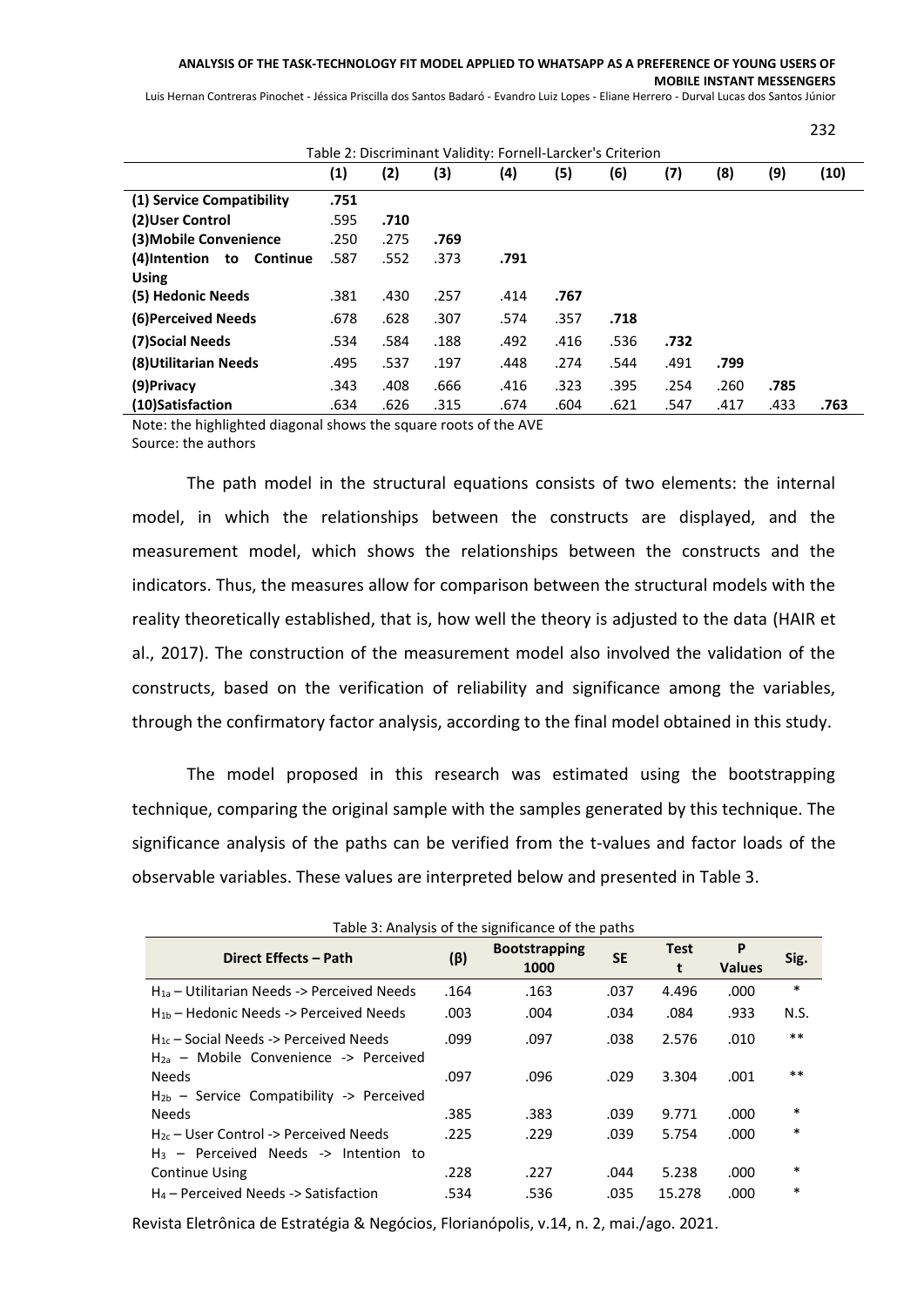Luis Hernan Contreras Pinochet - Jéssica Priscilla dos Santos Badaró - Evandro Luiz Lopes - Eliane Herrero - Durval Lucas dos Santos Júnior

| H <sub>7</sub> – Privacy -> Satisfaction    | .222 | .222 | .034 | 6.464  | .000 | ∗   |
|---------------------------------------------|------|------|------|--------|------|-----|
| Using                                       | .118 | .119 | .034 | 3.517  | .000 | ∗   |
| $H_6$ – Privacy -> -> Intention to Continue |      |      |      |        |      |     |
| <b>Continue Using</b>                       | .482 | .483 | .043 | 11.133 | .000 | ∗   |
| $H5$ - Satisfaction -> -> Intention to      |      |      |      |        |      | 233 |
|                                             |      |      |      |        |      |     |

Note - Significance: \* p <0.01, \*\* p <0.05; N.S., non-significant Source: the authors

Hypothesis H1a, described in the causal relation of the path of the Utility Needs and Perceived Needs, was accepted, since the result found in the analysis was compatible with the study by Lin (2016), which suggests that utilitarian needs affect perceived needs. In general, people who have (utilitarian) task and information needs are aware of their needs (KATZ; BLUMLER; GUREVITCH, 1974, KO; CHO; ROBERTS, 2005, STAFFORD; STAFFORD; SCHKADE, 2004). The age of the respondents also influenced the marked importance of this characteristic, since 95.24% are under 30 years old. Young people use WhatsApp Messenger for a need to obtain information and clearly perform tasks, which makes them realize their need.

In the case of hypothesis H1b, with the Hedonic Needs and Perceived Needs path, with original load  $\beta$ =.003 and test t=.084, the hypothesis was rejected due to p> 5%. In the study by Lin (2016), the relationship between hedonic needs and perceived needs was not confirmed, and the respondents' age may have influenced the marked importance of this characteristic, since 53.26% are under 20 years old. Individual consumer differences lead them to different perceptions of each product, according to their experiences of living, such as their education and the values present in their life during growth (HIRSCHMAN; HOLBROOK, 1982). Another explanation may be related to the fact that the WhatsApp Messenger and the Line, application studied by Lin (2016), present different utilities, although they are both MIMs. The Line application holds tools that can be considered more hedonic, such as games. Utility needs are linked to consumers' desire to solve basic day-today issues (HIRSCHMAN; HOLBROOK, 1982, WESTBROOK, 1987). Hedonic and utilitarian motivations predict certain consumer behaviors in the context of commitment (O'BRIEN, 2010).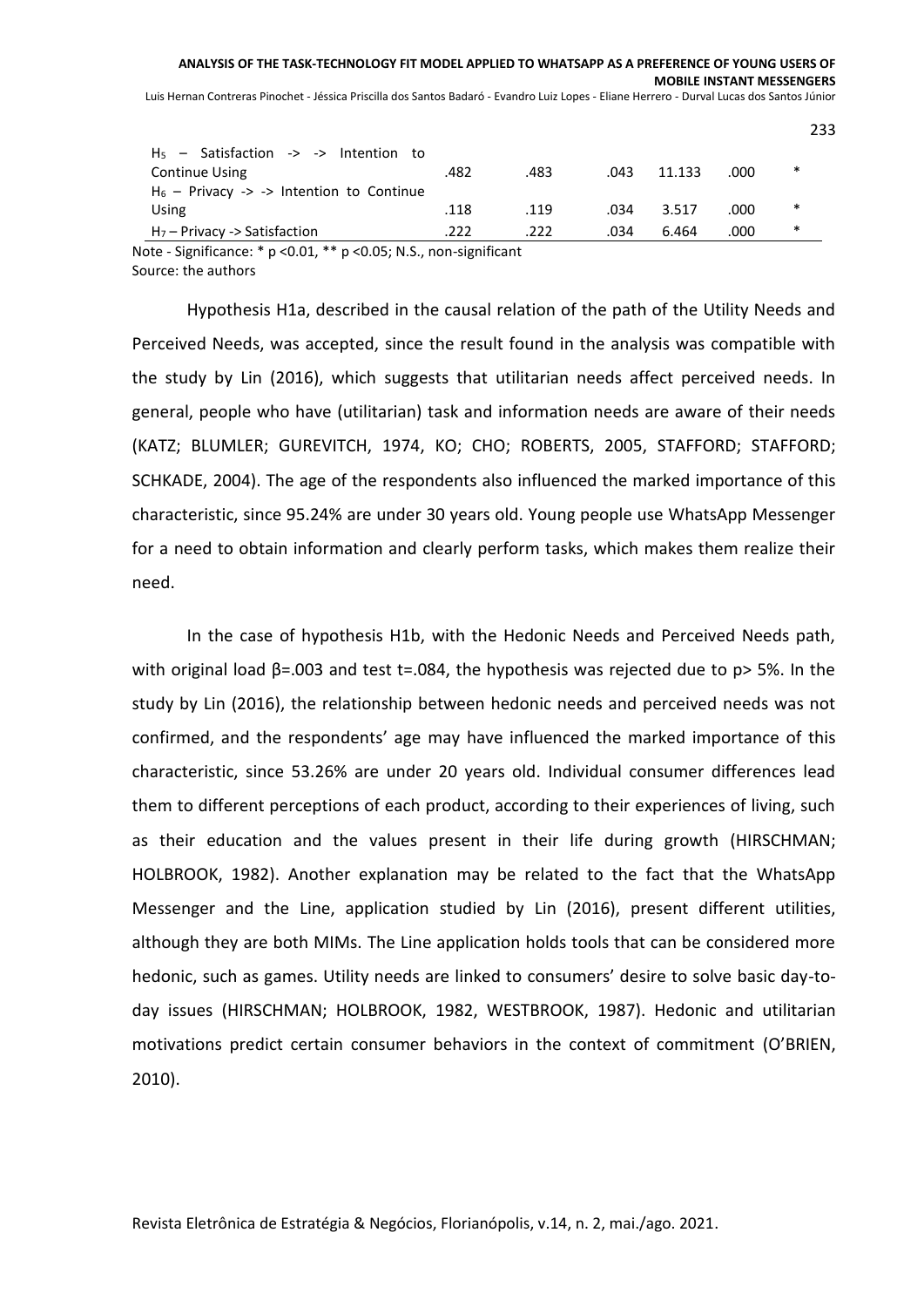Luis Hernan Contreras Pinochet - Jéssica Priscilla dos Santos Badaró - Evandro Luiz Lopes - Eliane Herrero - Durval Lucas dos Santos Júnior

¥{ @ 2 .dl 75% m 17:43 ¥8 (ই. ∡175% ≣ 17:43  $\bullet$ ¥8 1 51% 2 18:16 Mais  $\dot{\mathbf{a}}$ Games J. LINE Pay  $\triangle'$ Se alterar os dispositivos antes de definir um:<br>senha, você não poderá mais usar sua conta l<br>Toque aqui para definir uma senha Pay. **INÍCIO EVENTO** HOT  $\mathbf{r}$ ⋒ Ω  $\cdots$  $\overline{\mathbf{e}^{\,0}}$ Jogos populares 鼹 O ℒ  $(\cdot_{\circ})$ ₹ Loja de Sticker sia de Tem 3. LINE<br>BROWN 4. LINE<br>BUBBLE2 Registre um cartão  $\left( \mathbf{r} \right)$  $\bigodot$ B612 Coleção de jogos  $d_0$  | INF B612  $\Box$ 目 දුරි} Ver Tudo **Puzzle** Adesivos oficiais populares Histórico Configurações Novo cartão  $\overline{\mathbb{F}}$ 鼹 Ξ UNIVERSTAR<br>BT21: Swee... TuaGoi<br>Pop-Up S Meu códia Avisos  $\Box$  LINE STORE  $LINE$  $\bigoplus$ LINE game **LINE service Parte 1 - Options Screen – Parte 2 - Game Service Screen of Parte 3 - Payment Service Screen of Line Line Line**

Figure 3 – Line features

Source: the authors.

In addition to the different age groups of the two surveys, we can also highlight the application of the same research instrument in two countries (Taiwan and Brazil) with different cultures. We note that Eastern European applications tend to have a number of embedded functionalities (i.e. games or bank transactions in communication applications) that are not part of the original scope or main purpose of use for the tool. These applications enable users to spend as much time as possible on their platforms, consuming their partners' ads and advertisements and driving profit to the application. This favors Line users, in addition to using the tools for communication, also to develop playful gamification activities, as shown in Figures 3, 4 and 5. Within this perspective, these other functions can draw attention to the communication tool and entertain people with other activities.

Mobile applications are adding a variety of features and services to communication applications (KAMBIL; NUNES; WILSON, 2000), so users spend most of their time online interacting, which leads to a change in interpersonal relationships due to the intensive use of networks (KOZINETS et al., 2010, KATONA; ZUBCSEK; SARVARY, 2011).

Revista Eletrônica de Estratégia & Negócios, Florianópolis, v.14, n. 2, mai./ago. 2021. However, even though they were present, hedonic needs were not perceived by users of WhatsApp Messenger, due to the focus of the use of the application to be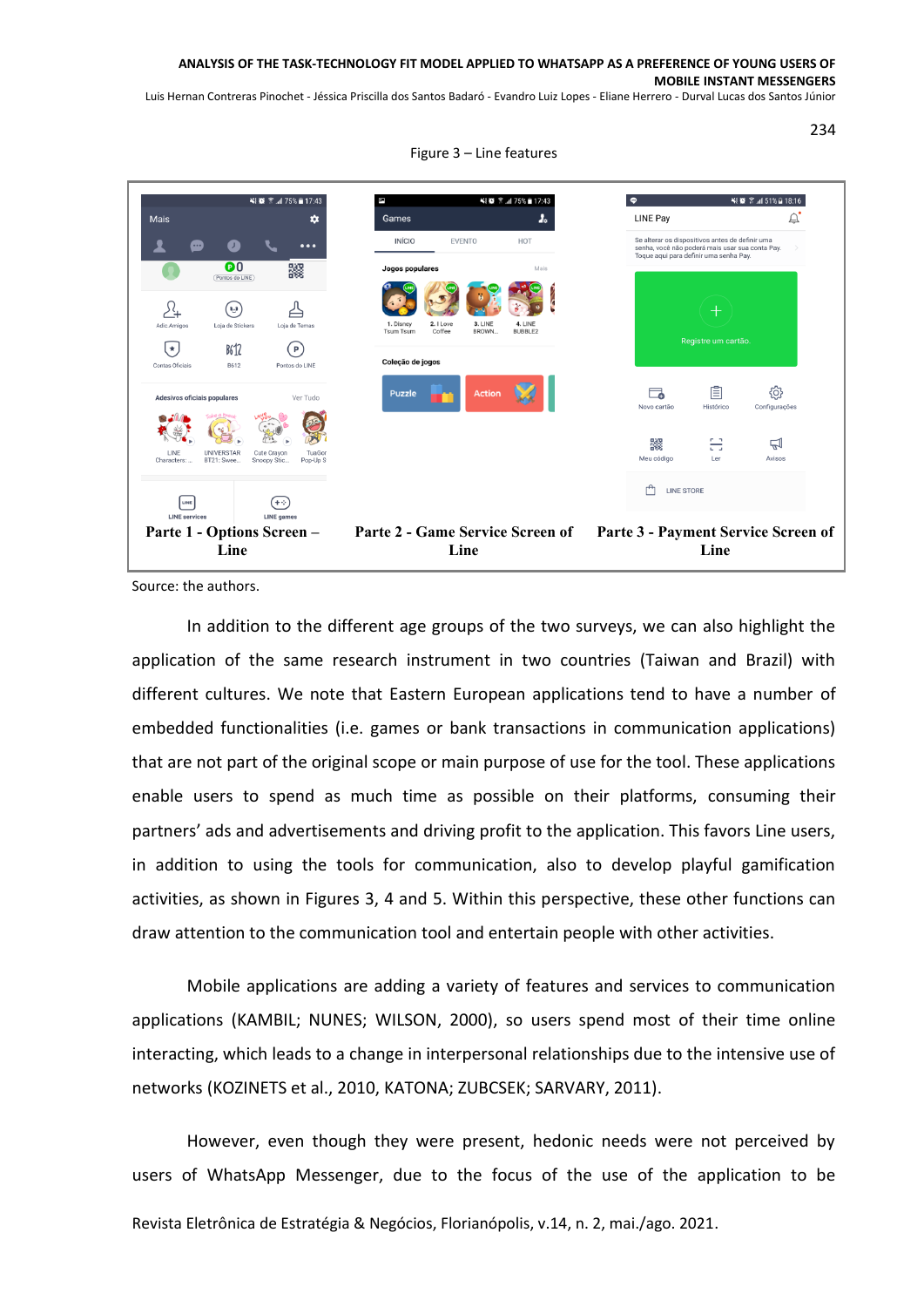utilitarian, entirely focused on the need to communicate. The intention to use results from a previous experience with a social network and belief that it should present similar functionalities and generate a gratifying, intuitive and user-friendly experience, from which the success of the novelty will arise (HOEFFLER, 2003, MUKHERJEE; HOYER, 2001). Nevertheless, it allows for a new form of loyalty and proximity to consumers, since companies can create groups or speak directly with their customers.

Hypothesis H1c described in the causal relation of the path Social Needs and Perceived Needs, was accepted. Described by Lin (2016), this hypothesis represents the individual's search for social relations, through interaction with other individuals, and perception of this need. Again, the low age of the respondents positively influenced the result, given the fact that new generations are born in an online environment, which makes them natural users who find MIMs as desirable solutions to socialization needs. Hypothesis H2a, described in the causal relation of the Mobile Convenience path and Perceived Needs, was accepted, since the relationship described in the Lin (2016) model is of great relevance, since the possibility of using the application in real time, and anywhere, directly affects users' perception of need (LIN; LU, 2015).

Regarding hypothesis H2b, described in the causal relation of the path Service Compatibility and Perceived Needs, the affirmative was accepted, and this reaffirms Lin's (2016) hypothesis. It is noted that the added value of the service offered by MIMs is compatible with the need for service perceived by users.

Hypothesis H2c, described in the causal relation of the User Control path and Perceived Needs, was accepted. Lin (2016) describes user control as the MIM's usage complexity. In this case, the interaction becomes more attractive when it is easy and pleasant, giving the user the feeling of dominion over the technology (KLEIJNEN; RUYTER; WETZELS, 2007; Lin and Lu, 2015). That is, this aspect is strategic to make the interface of technologies more humanized and intuitive for the user.

Revista Eletrônica de Estratégia & Negócios, Florianópolis, v.14, n. 2, mai./ago. 2021. Hypothesis H3, described in the causal relation of the path Perceived Needs and Intention to Continue Using, the hypothesis was also accepted. Thus, when users perceive a good fit between their needs and the technological characteristics of the MIMs, their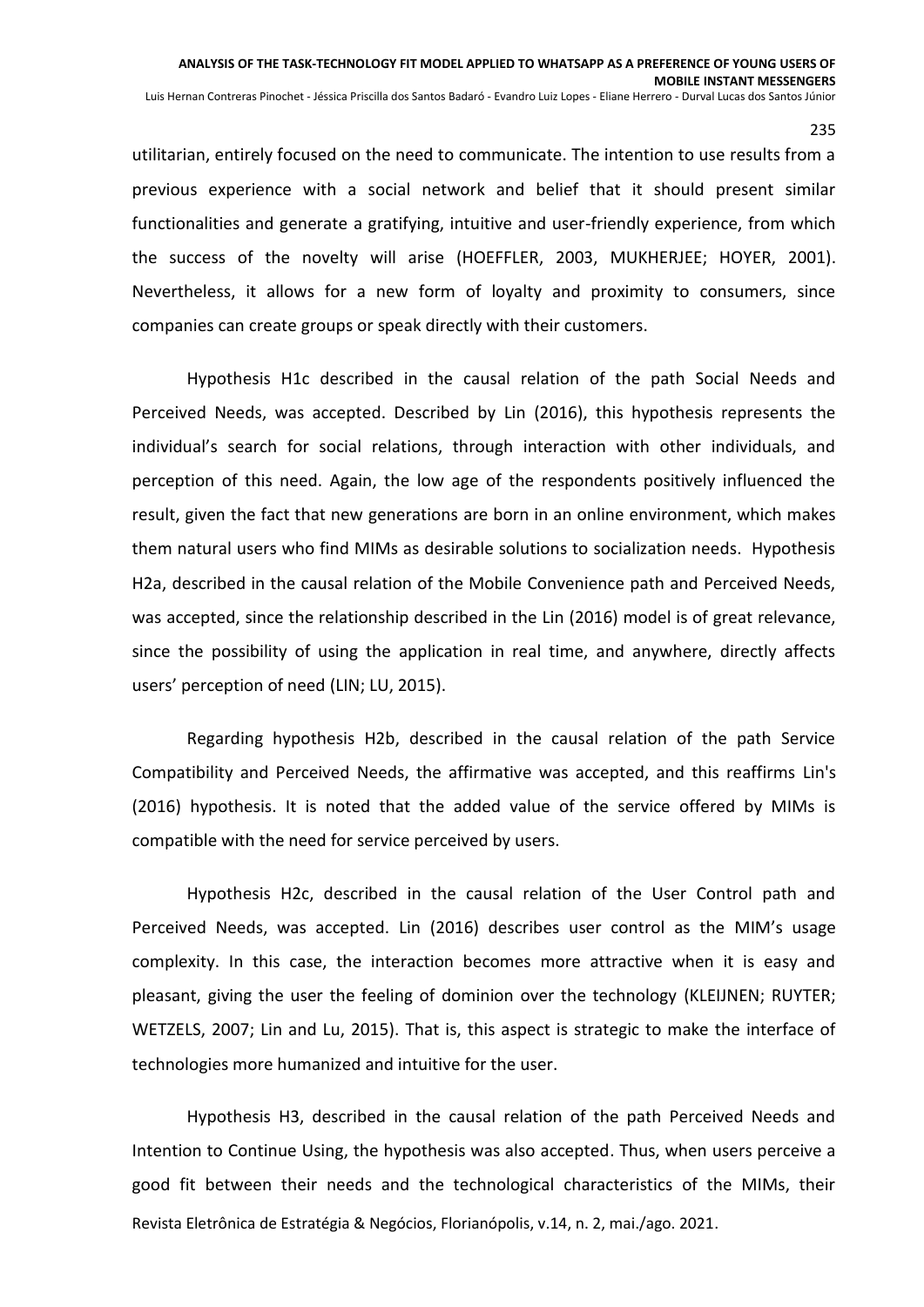intention to continue using technology increases (IP; WAGNER, 2008, LIN, 2012, YEN et al., 2010).

The hypothesis H4, described in the causal relation of the path Perceived Needs and Satisfaction, was accepted, since it confirms the hypothesis of Lin (2016): when perceiving a good fit between the information needs and the technological characteristics provided by the MIMs, users' satisfaction increases.

Hypothesis H5, described in the causal relation of the path of Satisfaction and Intention to Continue Using, was accepted. Lin (2016) describes in his model satisfaction as a factor of positive user feelings by the functions of the MIM, which, consequently, generates the intention to continue using the communicator with which one is satisfied, corroborating Lin (2012), Oghuma et al. (2016) and Yu et al. (2013).

Also, hypothesis H6, described in the causal relation of the path of Privacy and Intention to Continue Using, was accepted, since the relation between privacy and the intention to continue using it becomes clear. The user who feels secure and perceives that their privacy is not violated has the intention of continuity of use (WU; TSANG, 2008). In the case of WhatsApp Messenger, the application has an ecosystemic policy by Facebook, which allows greater control of information and exchanges of information among users.

With regard to the hypothesis H7, described in the causal relation of the path Privacy and Satisfaction, the hypothesis was accepted, since, while the user uses the MIM tools, he / she knows all the functionalities better and feels protected and safe within the online environment. This phenomenon occurs because the user believes they have control over their own data and are satisfied with their use (LIAO; HUANG; HSIEH, 2015).

#### 4.4 ANALYSIS OF MEDIATIONS

For the analysis of the mediations in this study, we noticed that the two mediations observed between the constructs were significant, indicating partial mediations. The satisfaction construct is implicit, so that if the individual uses WhatsApp Messenger, it is because he treats it as a basic need item and the lack of the application generates no satisfaction.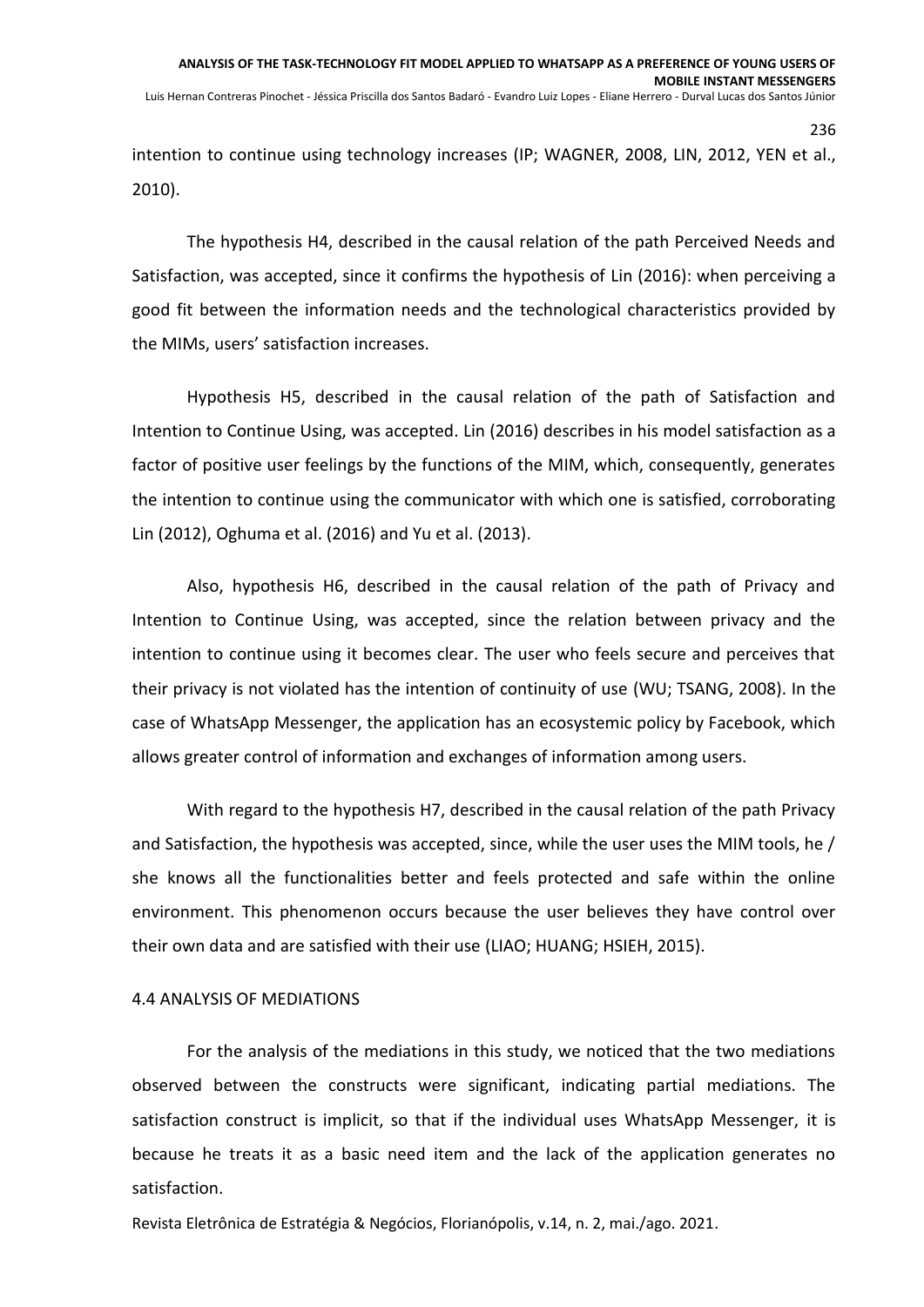#### **5 CONCLUSIONS**

The goal in this work was to propose a model developed to measure the intention of users to continue using WhatsApp Messenger. Thus, we used the following constructs: Utility Needs, Hedonic Needs, Social Needs, Mobile Convenience, Service Compatibility, User Control, Perceived Needs, Continued Usage Satisfaction and Intent, extracted from the Lin model (2016), and Privacy, adapted from the studies of Malhotra, Kim and Agarwal (2004) to the reality of the MIMs.

The model is valid, since eleven of the hypotheses raised in this study obtained significant results, with p<.01, indicating great statistical relevance in the causal relations tested. However, the hypothesis that hedonic motivational needs positively influence the needs perceived by users was rejected. One explanation for this fact is that the respondents of this research are mostly in a young age group (under 30 years). Therefore, these young users have a different perception of the pleasure needs linked to a communication application, which does not provide games or other fun activities in their functionalities. These users are only attentive to the communication functionalities that, per se, are not hedonic needs, but rather utilitarian and socializing.

In this sense, the highest observed  $\beta$  (.534) was the causal relation between Perceived Needs and Satisfaction, confirming that the perception of users' needs precedes their satisfaction. With regard to constructs directly linked to the intention to continue using, a high β (.482) was found in the causal relationship between Satisfaction and Intention to Continue Using. On the other hand, the lower  $\beta$  (.099) and  $\beta$  (.097) signifiers were obtained, respectively, in the causal relations Social Needs and Perceived Needs, and Mobile Convenience and Perceived Needs.

Revista Eletrônica de Estratégia & Negócios, Florianópolis, v.14, n. 2, mai./ago. 2021. The different age range of the target audiences of the two surveys, the cultural differences between the two countries (Taiwan and Brazil), the tendency to have functionalities beyond the communication of Eastern countries' applications (i.e. games and payments) and the paradox of "freedom and control" have led to some divergences in the results of the two studies. We observed that the hedonic and utilitarian features make the user stay online for a longer time on the platform. The application captures the attention of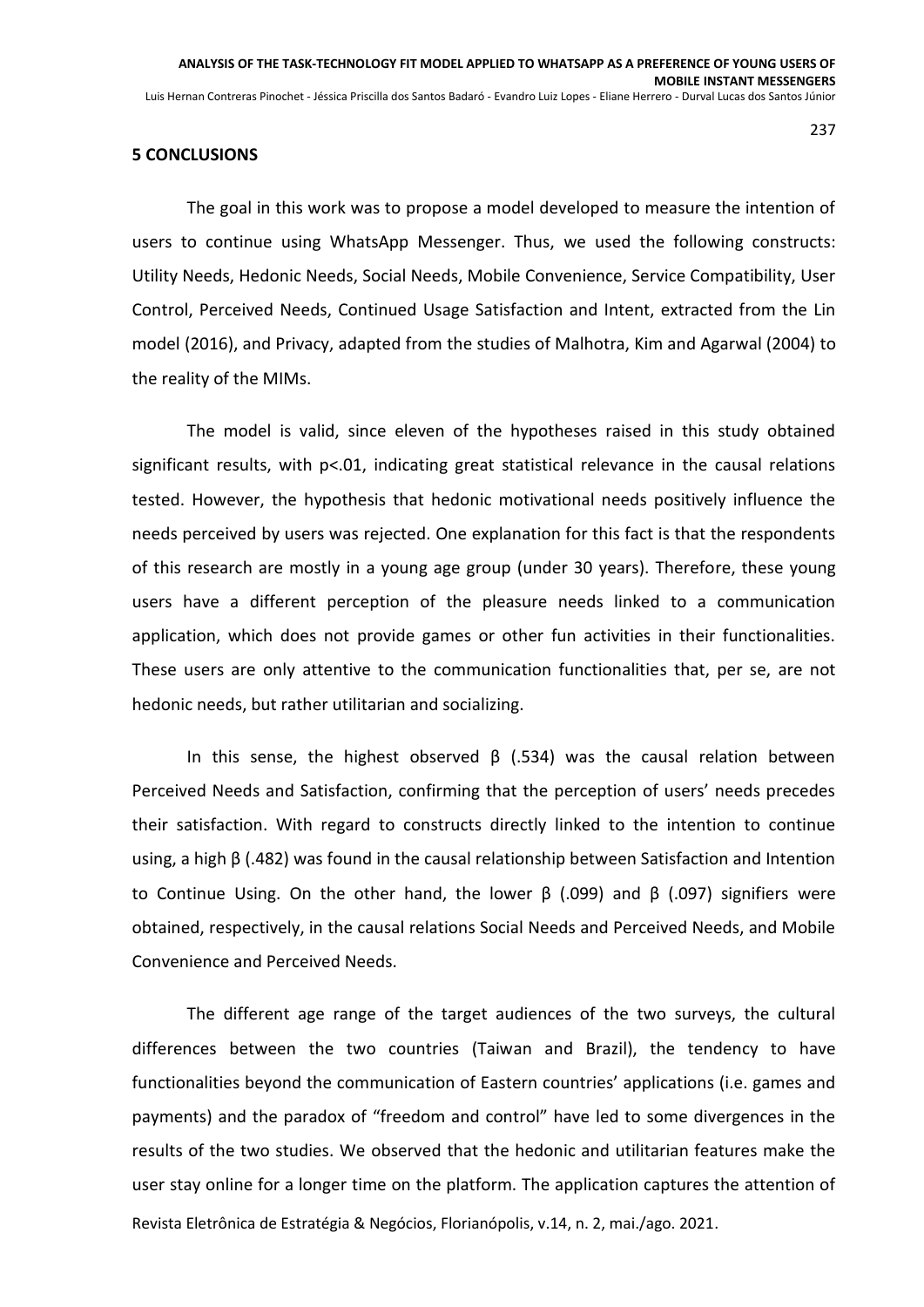the user and causes them to consume the ads and advertisements of their partners, to generate profit for the application. Line users, in addition to using the tools for communication, also develop recreational gamification activities. This takes attention away from communication features and makes people entertained with other activities.

We realize that while Line has more control, keeping the user online in the application longer, it also allows users to experiment with hedonic interaction. On the other hand, WhatsApp Messenger, which allows greater freedom for the characteristics of its features, which allow free sharing of information between users and is exclusively for communication, forcing the user to access other platforms to play or watch a movie. Thus, WhatsApp Messenger does not provide the hedonic part. In future studies, the scale of hedonic functionality used in this research, the same as Lin (2016), can be refined and adjusted for the more specific measurement of technological hedonism.

#### 5.1 MANAGERIAL RECOMMENDATIONS

For managerial recommendations, this research results highlight the importance of Mobile Instant Messengers and how much they have been modifying the forms of communication between individuals. The use of these applications has been increasing in recent years, making WhatsApp Messenger the most widely used mobile application in Brazil and in many other countries around the world. WhatsApp Messenger can be an excellent platform for customer relationships. Even if it does not allow advertisements, it allows a new form of loyalty and proximity to consumers, as companies can create groups or talk directly with their customers to promote products, promotions, provide information and receive complaints, and meet the needs of users.

The privacy of WhatsApp Messenger users is more flexible and depends directly on the provision of information by the user, which brings, for some, the need or desire to be constantly updated. In this way, the experience can be extended, creating a greater proximity between the users themselves, and between the users and the companies. This fact can generate an improvement in the relations of the businesses and the own brand.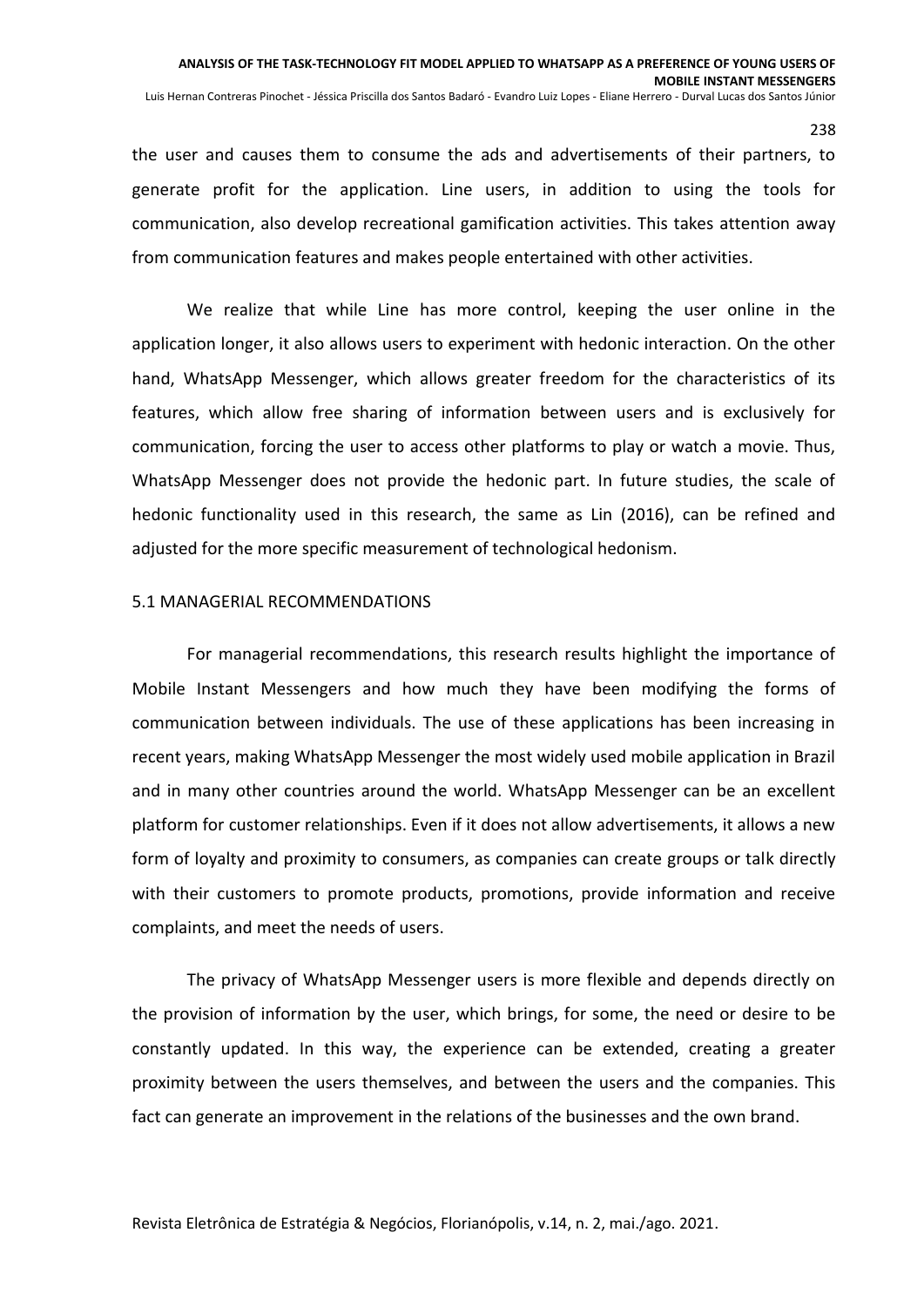## 5.2 LIMITATIONS OF THE RESEARCH

Regarding the limitations of the research, although the findings of this study are of admissible applicability to mobile application users, specifically WhatsApp Messenger, it is necessary to highlight the limits of the research: the sample was non-probabilistic and convenience type, composed in most of them by university students. However, considering the characteristics of the study, and the application that was analyzed, it is possible to state that the conclusions reached here could be extended to the entire population, or even to a specific target audience. Thus, we hope that this study, which included the choice of the most popular application in Brazil in relation to its basic communication features, contributed to the advancement of the discussions on the subject.

## **REFERENCES**

BAGOZZI, R. P.; YI, Y.; PHILLIPS, L. W. Assessing Construct Validity in Organizational Research. **Administrative Science Quarterly**, v. 36, n. 3, p. 421–458, 1991.

CHIN, W. W. The partial least squares approach for structural equation modeling. In: **Modern methods for business research**. Methodology for business and management. Mahwah, NJ, US: Lawrence Erlbaum Associates Publishers, 1998. p. 295–336.

CHO, M.; KIM, J. Development of Wire-Wireless Integrated Web Messenger for Communication of users in a Multi-Organization. **Journal of the Korea Institute of Information and Communication Engineering**, v. 17, n. 5, p. 1181–1186, 2013.

CHURCH, K.; OLIVEIRA, R. DE. **What's up with whatsapp? comparing mobile instant messaging behaviors with traditional SMS**. Proceedings of the 15th international conference on Human-computer interaction with mobile devices and services. **Anais**...: MobileHCI '13.New York, NY, USA: Association for Computing Machinery, 27 ago. 2013Disponível em: <https://doi.org/10.1145/2493190.2493225>. Acesso em: 9 nov. 2020

COWLEY, E.; MITCHELL, A. A. The Moderating Effect of Product Knowledge on the Learning and Organization of Product Information. **Journal of Consumer Research**, v. 30, n. 3, p. 443– 454, 2003.

FLAVIÁN, C.; GUINALÍU, M.; GURREA, R. The role played by perceived usability, satisfaction and consumer trust on website loyalty. **Information and Management**, v. 43, n. 1, p. 1–14, 2006.

FORNELL, C.; LARCKER, D. F. Evaluating Structural Equation Models with Unobservable Variables and Measurement Error. **Journal of Marketing Research**, v. 18, n. 1, p. 39–50, 1981.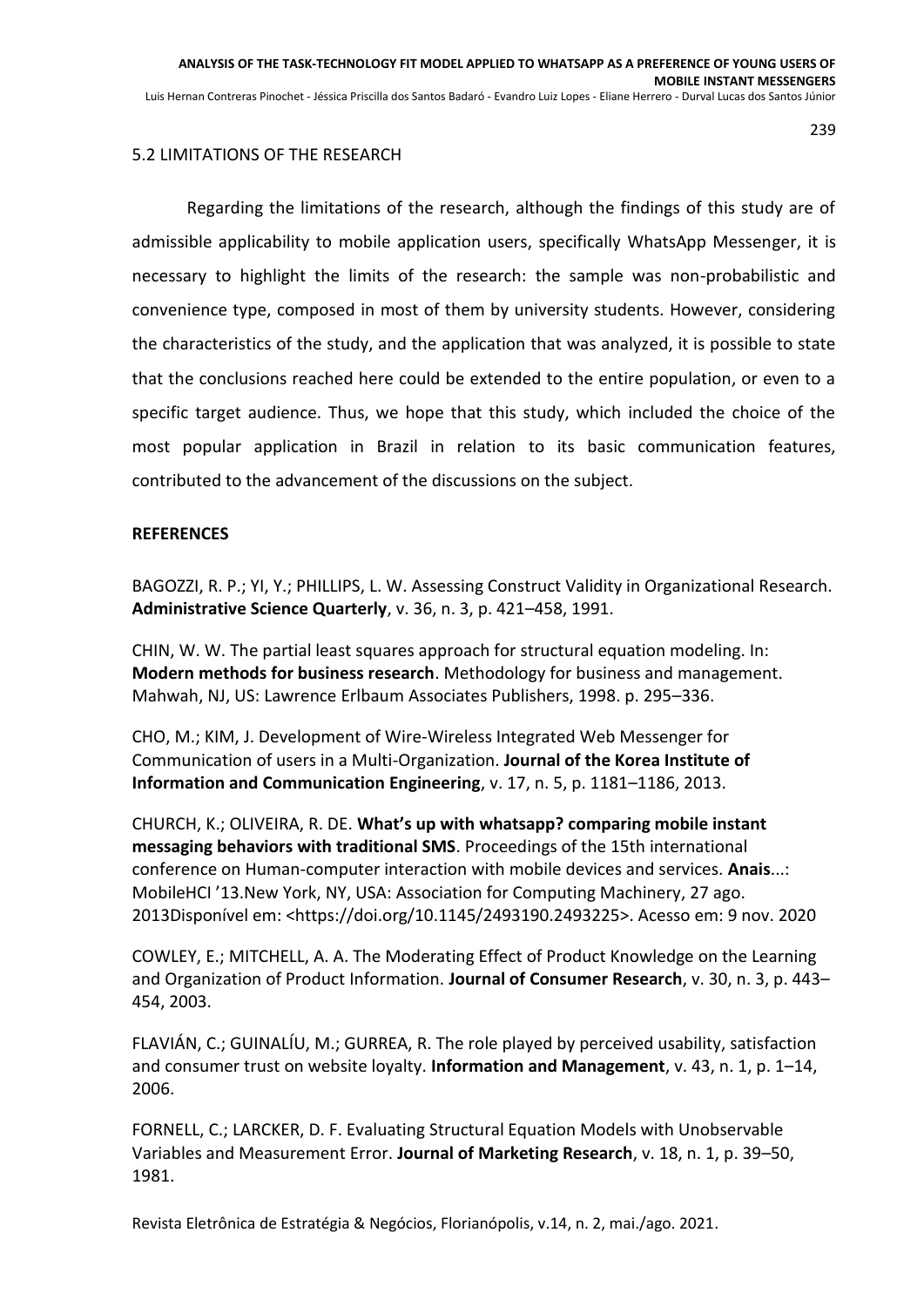GILL, T. Convergent Products: What Functionalities Add More Value to the Base?: **Journal of Marketing**, 1 mar. 2008.

GOODHUE, D. L.; THOMPSON, R. L. Task-Technology Fit and Individual Performance. **MIS Quarterly**, v. 19, n. 2, p. 213–236, 1995.

HAIR, J. F. et al. **A primer on partial least squares structural equation modeling (PLS-SEM)**. Los Angeles: SAGE, 2017.

HIRSCHMAN, E. C.; HOLBROOK, M. B. Hedonic Consumption: Emerging Concepts, Methods and Propositions. **Journal of Marketing**, v. 46, n. 3, p. 92–101, 1982.

HOCH, S. J.; DEIGHTON, J. Managing What Consumers Learn from Experience: **Journal of Marketing**, 2 nov. 2018.

HOEFFLER, S. Measuring Preferences for Really New Products. **Journal of Marketing Research**, v. 40, n. 4, p. 406–420, 2003.

IP, R. K. F.; WAGNER, C. Weblogging: A study of social computing and its impact on organizations. **Decision Support Systems**, v. 45, n. 2, p. 242–250, maio 2008.

KAMBIL, A.; NUNES, P.; WILSON, D. The All-in-One Market. **Harvard Business Review**, 2000.

KATONA, Z.; ZUBCSEK, P. P.; SARVARY, M. Network Effects and Personal Influences: The Diffusion of an Online Social Network. **Journal of Marketing Research**, v. 48, n. 3, p. 425– 443, 2011.

KATZ, E.; BLUMLER, J. G.; GUREVITCH, M. Utilization of mass communication by the individual. **The uses of mass communications : current perspectives on gratifications research**, The uses of mass communications : current perspectives on gratifications research. - Beverly Hills, Calif. [u.a.] : Sage Publ., ISBN 0-8039-0340-5. - 1974, p. 19-32. p. 19–32, 1974.

KIM, D. J.; HWANG, Y. A study of mobile internet user's service quality perceptions from a user's utilitarian and hedonic value tendency perspectives. **Information Systems Frontiers**, v. 14, n. 2, p. 409–421, 1 abr. 2012.

KLEIJNEN, M. H. P.; RUYTER, K. DE; WETZELS, M. G. M. An assessment of value creation in mobile service delivery and the moderating role of time consciousness. **Journal of Retailing**, v. 83, n. 1, p. 33–46, 2007.

KO, H.; CHO, C.-H.; ROBERTS, M. S. INTERNET USES AND GRATIFICATIONS: A Structural Equation Model of Interactive Advertising. **Journal of Advertising**, v. 34, n. 2, p. 57–70, 1 jun. 2005.

KOZINETS, R. V. et al. Networked Narratives: Understanding Word-of-Mouth Marketing in Online Communities. **Journal of Marketing**, v. 74, n. 2, p. 71–89, 1 mar. 2010.

LIAO, C.; HUANG, Y.-J.; HSIEH, T.-H. Factors influencing Internet banking adoption. **Social Behavior and Personality**, v. 44, n. 9, p. 1443–1456, 18 nov. 2015.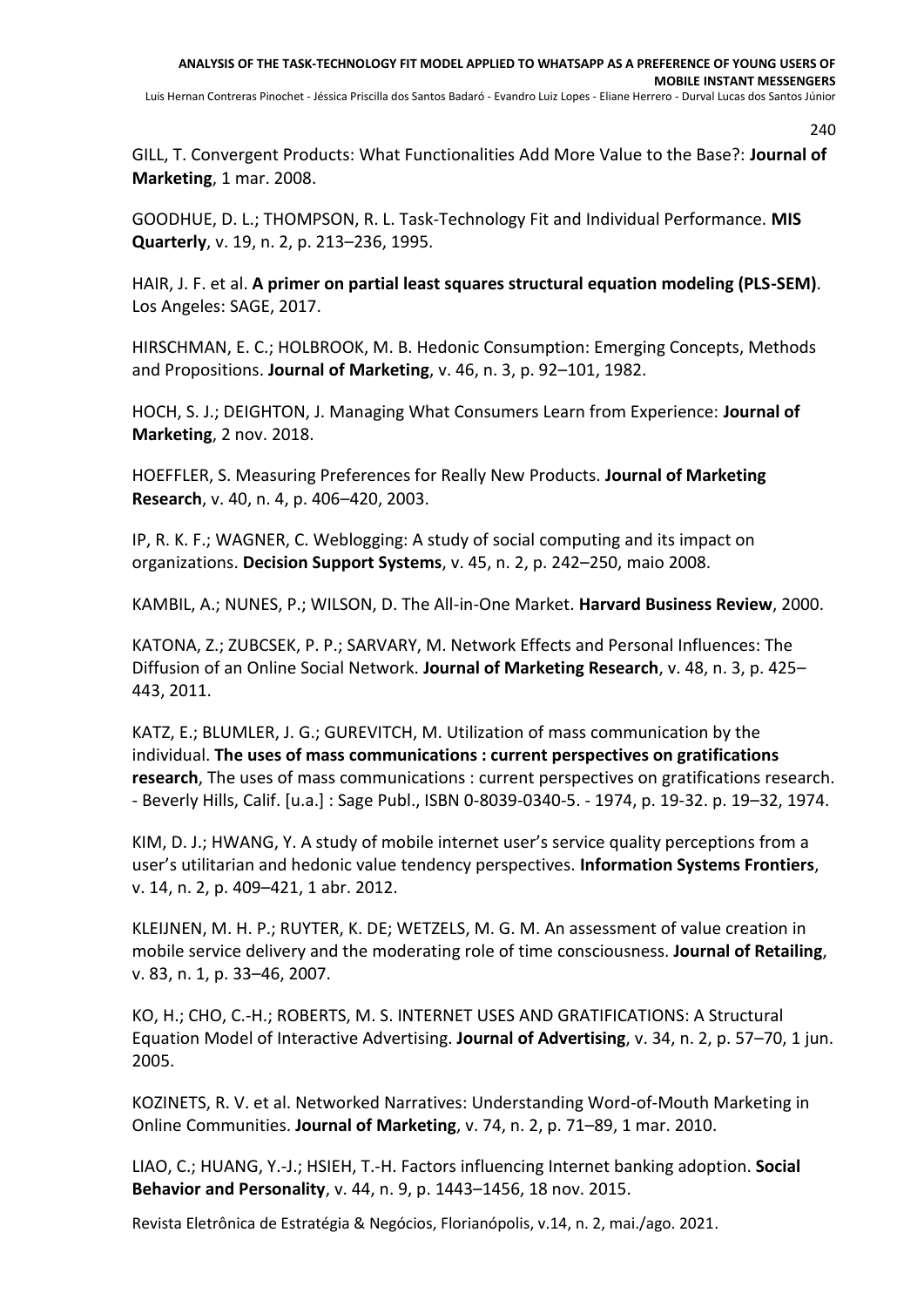LIM, E. A. C.; ANG, S. H. Hedonic vs. utilitarian consumption: A cross-cultural perspective based on cultural conditioning. **Journal of Business Research**, Cross-Cultural Business Research. v. 61, n. 3, p. 225–232, 1 mar. 2008.

LIN, K.-Y. User communication behavior in mobile communication software. **Online Information Review**, v. 40, n. 7, p. 1071–1089, 1 jan. 2016.

LIN, K.-Y.; LU, H.-P. Predicting mobile social network acceptance based on mobile value and social influence. **Internet Research**, v. 25, n. 1, p. 107–130, 1 jan. 2015.

LIN, W.-S. Perceived fit and satisfaction on web learning performance: IS continuance intention and task-technology fit perspectives. **International Journal of Human-Computer Studies**, Special Issue on User Experience (UX) in Virtual Learning Environments. v. 70, n. 7, p. 498–507, 2012.

LU, H.-P.; YANG, Y.-W. Toward an understanding of the behavioral intention to use a social networking site: An extension of task-technology fit to social-technology fit. **Computers in Human Behavior**, v. 34, p. 323–332, 1 maio 2014.

MALHOTRA, N. K. **Essentials of Marketing Research: A Hands-On Orientation**. Disponível em: </content/one-dot-com/one-dot-com/us/en/higher-education/program.html>. Acesso em: 26 jul. 2020.

MALHOTRA, N. K.; KIM, S. S.; AGARWAL, J. Internet Users' Information Privacy Concerns (IUIPC): The Construct, the Scale, and a Causal Model. **Information Systems Research**, v. 15, n. 4, p. 336–355, 2004.

MEUTER, M. L. et al. Choosing among Alternative Service Delivery Modes: An Investigation of Customer Trial of Self-Service Technologies. **Journal of Marketing**, v. 69, n. 2, p. 61–83, 1 abr. 2005.

MUKHERJEE, A.; HOYER, W. D. The Effect of Novel Attributes on Product Evaluation. **Journal of Consumer Research**, v. 28, n. 3, p. 462–472, 1 dez. 2001.

NAM, S.-T.; KIM, D.-G.; JIN, C.-Y. A study on the continuous intention to use for Smartphone based on the innovation diffusion theory: Considered on the loyalty between users of iOS and Android platform. **Journal of the Korea Institute of Information and Communication Engineering**, v. 17, n. 5, p. 1219–1226, 2013.

O'BRIEN, H. L. The influence of hedonic and utilitarian motivations on user engagement: The case of online shopping experiences. **Interacting with Computers**, v. 22, n. 5, p. 344–352, 1 set. 2010.

OGHUMA, A. P. et al. An expectation-confirmation model of continuance intention to use mobile instant messaging. **Telematics and Informatics**, v. 33, n. 1, p. 34–47, 1 fev. 2016.

OKADA, E. M. Justification Effects on Consumer Choice of Hedonic and Utilitarian Goods. **Journal of Marketing Research**, v. 42, n. 1, p. 43–53, 2005.

Revista Eletrônica de Estratégia & Negócios, Florianópolis, v.14, n. 2, mai./ago. 2021.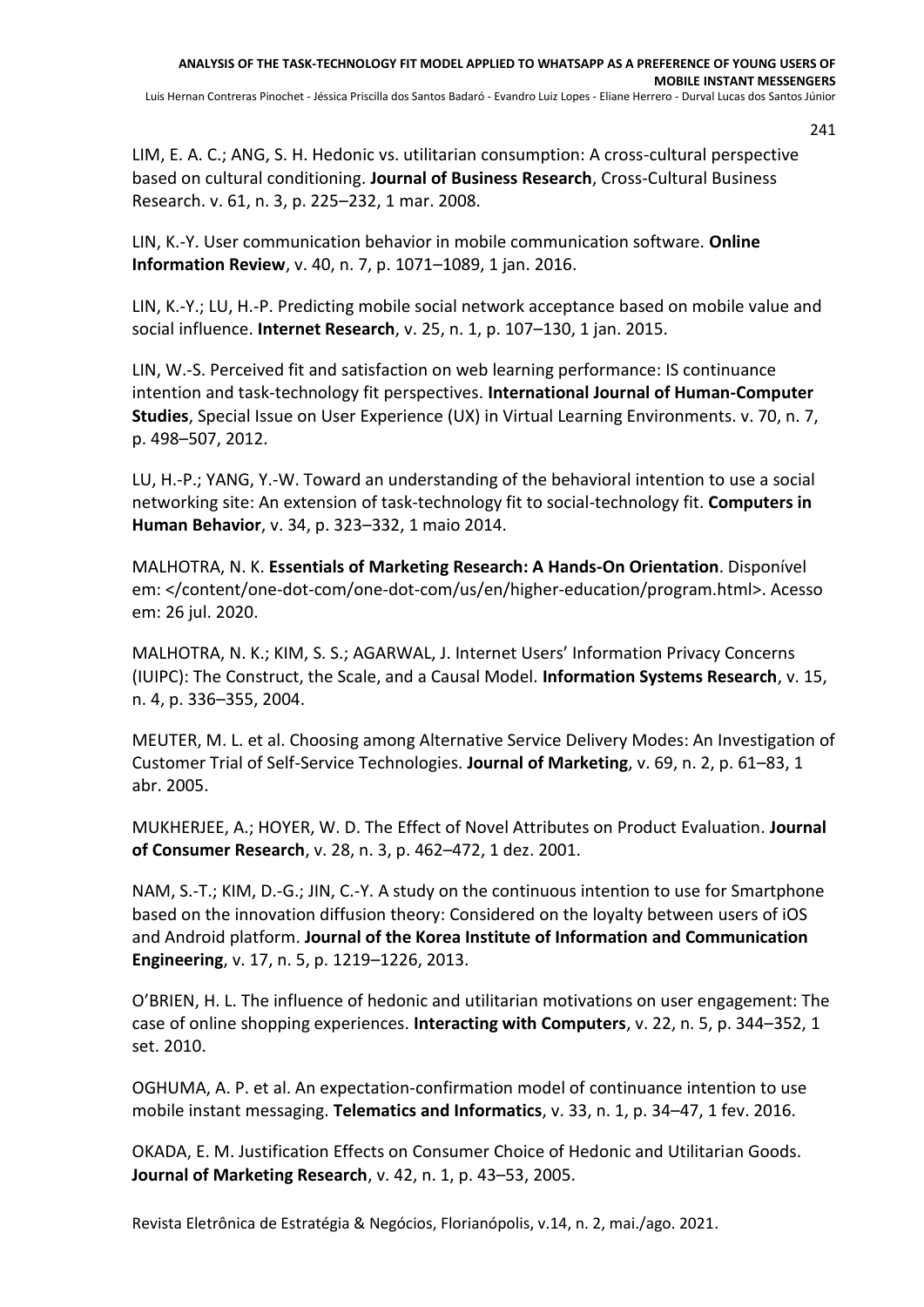PETERSON, R. A. A Meta-analysis of Cronbach's Coefficient Alpha. **Journal of Consumer Research**, v. 21, n. 2, p. 381–391, 1 set. 1994.

PIMENTEL, R. W.; REYNOLDS, K. E. A model for consumer devotion: affective commitment with proactive sustaining behaviors. **Academy of Marketing Science Review**, n. 5, p. 48, 2004.

RAACKE, J.; BONDS-RAACKE, J. MySpace and Facebook: applying the uses and gratifications theory to exploring friend-networking sites. **Cyberpsychology & Behavior: The Impact of the Internet, Multimedia and Virtual Reality on Behavior and Society**, v. 11, n. 2, p. 169–174, abr. 2008.

STAFFORD, T. F.; STAFFORD, M. R.; SCHKADE, L. L. Determining Uses and Gratifications for the Internet. **Decision Sciences**, v. 35, n. 2, p. 259–288, 2004.

VAN DER HEIJDEN, H. User acceptance of hedonic information systems. **MIS QUARTERLY**, v. 28, n. 4, p. 695–704, 1 dez. 2004.

WEI, H.-L. et al. Understanding the intentions of users to 'stick' to social networking sites: a case study in Taiwan. **Behaviour & Information Technology**, v. 34, n. 2, p. 151–162, 1 fev. 2015.

WEISS, S. Privacy threat model for data portability in social network applications. **International Journal of Information Management**, v. 29, n. 4, p. 249–254, 1 ago. 2009.

WESTBROOK, R. A. Product/Consumption-Based Affective Responses and Postpurchase Processes. **Journal of Marketing Research**, v. 24, n. 3, p. 258–270, 1987.

WETZELS; ODEKERKEN-SCHRÖDER; VAN OPPEN. Using PLS Path Modeling for Assessing Hierarchical Construct Models: Guidelines and Empirical Illustration. **MIS Quarterly**, v. 33, n. 1, p. 177, 2009.

WOONGSUP, L.; HOWON, L. Performance Evaluation of Coordinated Multi-Point Transmission and Reception in Indoor Mobile Communication Systems. **Journal of information and communication convergence engineering**, v. 11, n. 3, p. 167–172, 2013.

WU, J.-J.; TSANG, A. S. L. Factors affecting members' trust belief and behaviour intention in virtual communities. **Behaviour & Information Technology**, v. 27, n. 2, p. 115–125, 1 mar. 2008.

YANG, H. 'CHRIS'. Bon Appétit for Apps: Young American Consumers' Acceptance of Mobile Applications. **Journal of Computer Information Systems**, v. 53, n. 3, p. 85–96, 1 mar. 2013.

YEN, D. C. et al. Determinants of users' intention to adopt wireless technology: An empirical study by integrating TTF with TAM. **Computers in Human Behavior**, Advancing Educational Research on Computer-supported Collaborative Learning (CSCL) through the use of gStudy CSCL Tools. v. 26, n. 5, p. 906–915, 1 set. 2010.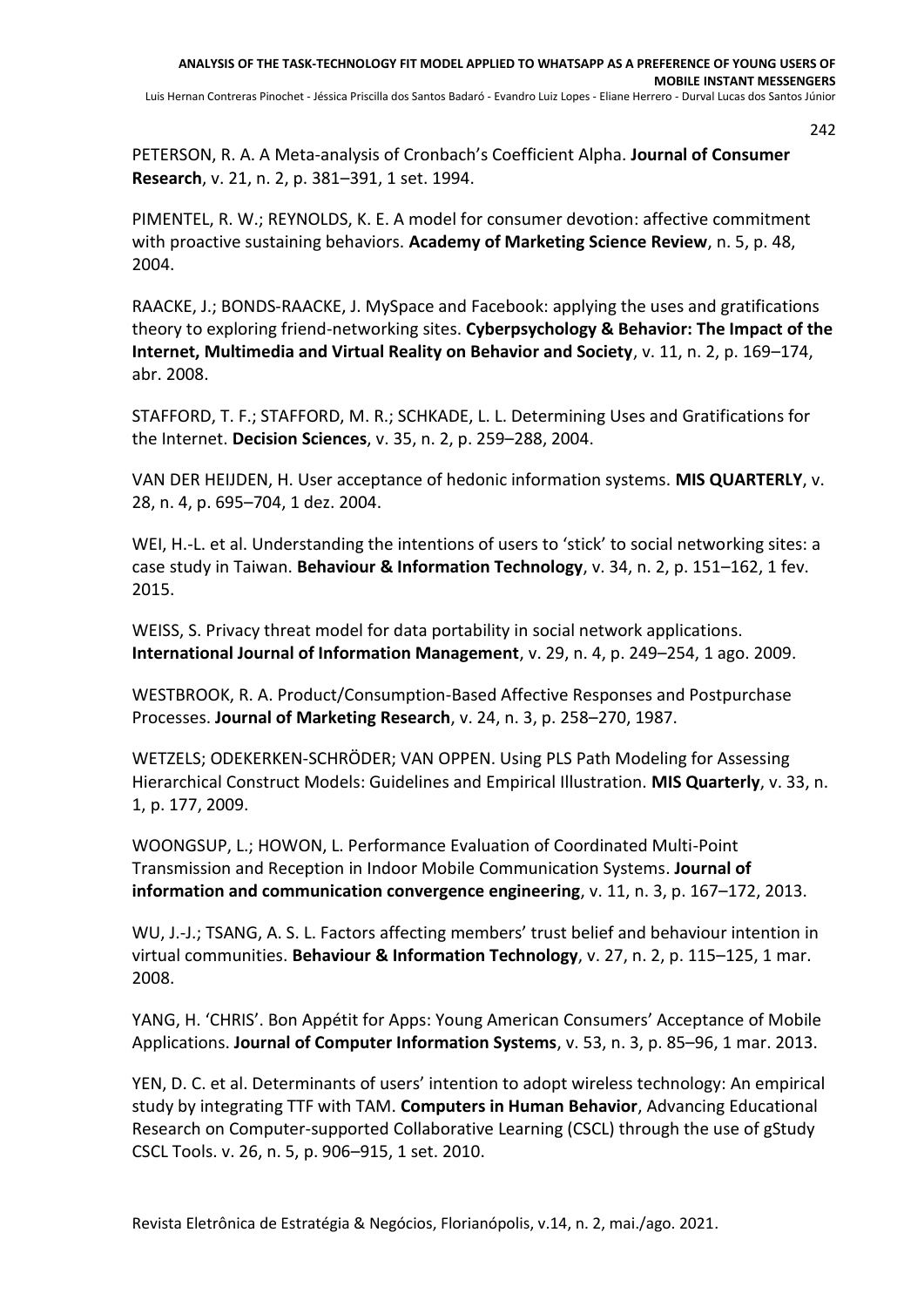YU, J. et al. User acceptance of location-based social networking services: An extended perspective of perceived value. **Online Information Review**, v. 37, n. 5, p. 711–730, 1 jan. 2013.

ZHOU, Z. Y.; JIN, X.; FANG, Y. Moderating role of gender in the relationships between perceived benefits and satisfaction in social virtual world continuance. **Decision Support Systems**, v. 65, p. 69–79, set. 2014.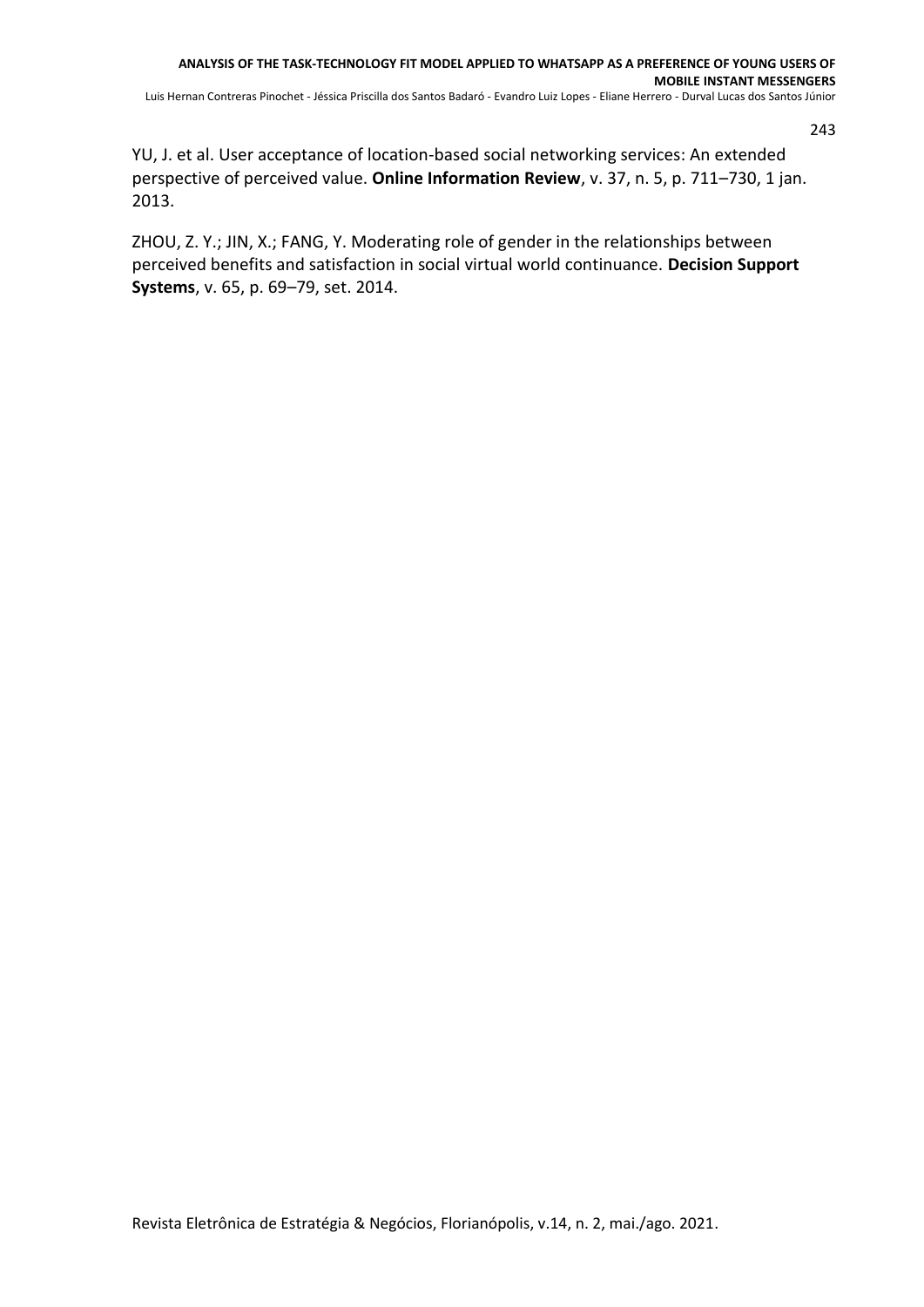Luis Hernan Contreras Pinochet - Jéssica Priscilla dos Santos Badaró - Evandro Luiz Lopes - Eliane Herrero - Durval Lucas dos Santos Júnior

244

## **APPENDIX A -** Identifying constructs and model items

| Latent variable                  | <b>Items</b>     | <b>Assertives</b>                                                                                                                                     | Mean | <b>Standard</b><br><b>Deviation</b> | <b>Test</b><br>$K-S$ | Sig. | <b>VIF</b> | Reference           |
|----------------------------------|------------------|-------------------------------------------------------------------------------------------------------------------------------------------------------|------|-------------------------------------|----------------------|------|------------|---------------------|
|                                  | <b>UN01</b>      | WhatsApp allows me to solve school<br>problems or work anywhere.                                                                                      | 4.42 | .740                                | 7.713                | .000 | 1.410      |                     |
| <b>Utilitarian Needs</b>         | <b>UN02</b>      | WhatsApp allows me to collect<br>information to solve school or work<br>problems.                                                                     | 4.19 | .946                                | 6.277                | .000 | 1.365      |                     |
|                                  | <b>UN03</b>      | WhatsApp allows me to acquire /<br>deal with school or work information<br>in real time.                                                              | 4.34 | .794                                | 7.291                | .000 | 1.472      |                     |
|                                  | <b>HN01</b>      | Compared to other things I could<br>have done, the time spent on<br>WhatsApp was really enjoyable.                                                    | 3.21 | .977                                | 4.624                | .000 | 1.160      |                     |
| <b>Hedonic Needs</b>             | <b>HN02</b>      | Using WhatsApp on my cell phone<br>pleases me.                                                                                                        | 3.35 | 1.161                               | 4.492                | .000 | 1.389      |                     |
|                                  | <b>HN03</b>      | When I use WhatsApp, I like the<br>feeling of being immersed in the<br>virtual environment.                                                           | 2.99 | 1.159                               | 4.280                | .000 | 1.421      |                     |
|                                  | SN01             | WhatsApp allows me to develop new<br>social relationships.                                                                                            | 3.78 | 1.132                               | 5.709                | .000 | 1.152      |                     |
| <b>Social Needs</b>              | <b>SN02</b>      | WhatsApp allows me to maintain my<br>social relationships.                                                                                            | 4.24 | .859                                | 6.425                | .000 | 1.293      |                     |
|                                  | <b>SN03</b>      | WhatsApp allows me to pleasantly<br>communicate with people.                                                                                          | 4.58 | .646                                | 9.463                | .000 | 1.170      |                     |
| <b>Mobile</b><br>Convenience     | MC01             | Using WhatsApp is an efficient way<br>to manage my time.                                                                                              | 3.29 | 1.199                               | 3.956                | .000 | 1.496      |                     |
|                                  | MC02             | Using WhatsApp is convenient for<br>me.                                                                                                               | 2.80 | 1.259                               | 4.251                | .000 | 1.543      | Adapted<br>from Lin |
|                                  | MC03             | WhatsApp allows me to use the<br>service on the go.                                                                                                   | 2.19 | 1.228                               | 5.725                | .000 | 1.159      | (2016)              |
|                                  | SC01             | Using WhatsApp fits my functionality<br>needs.                                                                                                        | 4.02 | .915                                | 5.812                | .000 | 1.247      |                     |
| <b>Services</b><br>Compatibility | SC <sub>02</sub> | WhatsApp is compatible with the<br>messaging service I normally use on<br>different<br>devices<br>(smartphone,<br>tablets, notebook, PC and watches). | 4.28 | .896                                | 7.172                | .000 | 1.163      |                     |
|                                  | SC <sub>03</sub> | my functionality<br>WhatsApp fits<br>preferences.                                                                                                     | 4.16 | .836                                | 5.712                | .000 | 1.342      |                     |
|                                  | UC01             | Using WhatsApp is not complicated.                                                                                                                    | 3.51 | 1.045                               | 4.563                | .000 | 1.108      |                     |
| <b>User Control</b>              | <b>UC02</b>      | how<br>Learning<br>to<br>use<br>social<br>networking is easy for me.                                                                                  | 4.46 | .717                                | 7.950                | .000 | 1.130      |                     |
|                                  | <b>UC03</b>      | Using the WhatsApp features in my<br>work or course allows me to make<br>many decisions myself.                                                       | 4.07 | 1.064                               | 6.009                | .000 | 1.119      |                     |
| <b>Perceived Needs</b>           | <b>PN01</b>      | WhatsApp functions are appropriate<br>for my needs.                                                                                                   | 4.42 | .766                                | 7.970                | .000 | 1.324      |                     |
|                                  | <b>PN02</b>      | WhatsApp<br>The<br>functions<br>are<br>adequate to help me complete my<br>needs.                                                                      | 3.93 | .903                                | 5.975                | .000 | 1.449      |                     |
|                                  | <b>PN03</b>      | The real-time WhatsApp functions<br>are adequate.                                                                                                     | 3.84 | .975                                | 5.399                | .000 | 1.180      |                     |
|                                  | <b>PN04</b>      | In general, the WhatsApp functions                                                                                                                    | 4.16 | .898                                | 5.914                | .000 | 1.293      |                     |